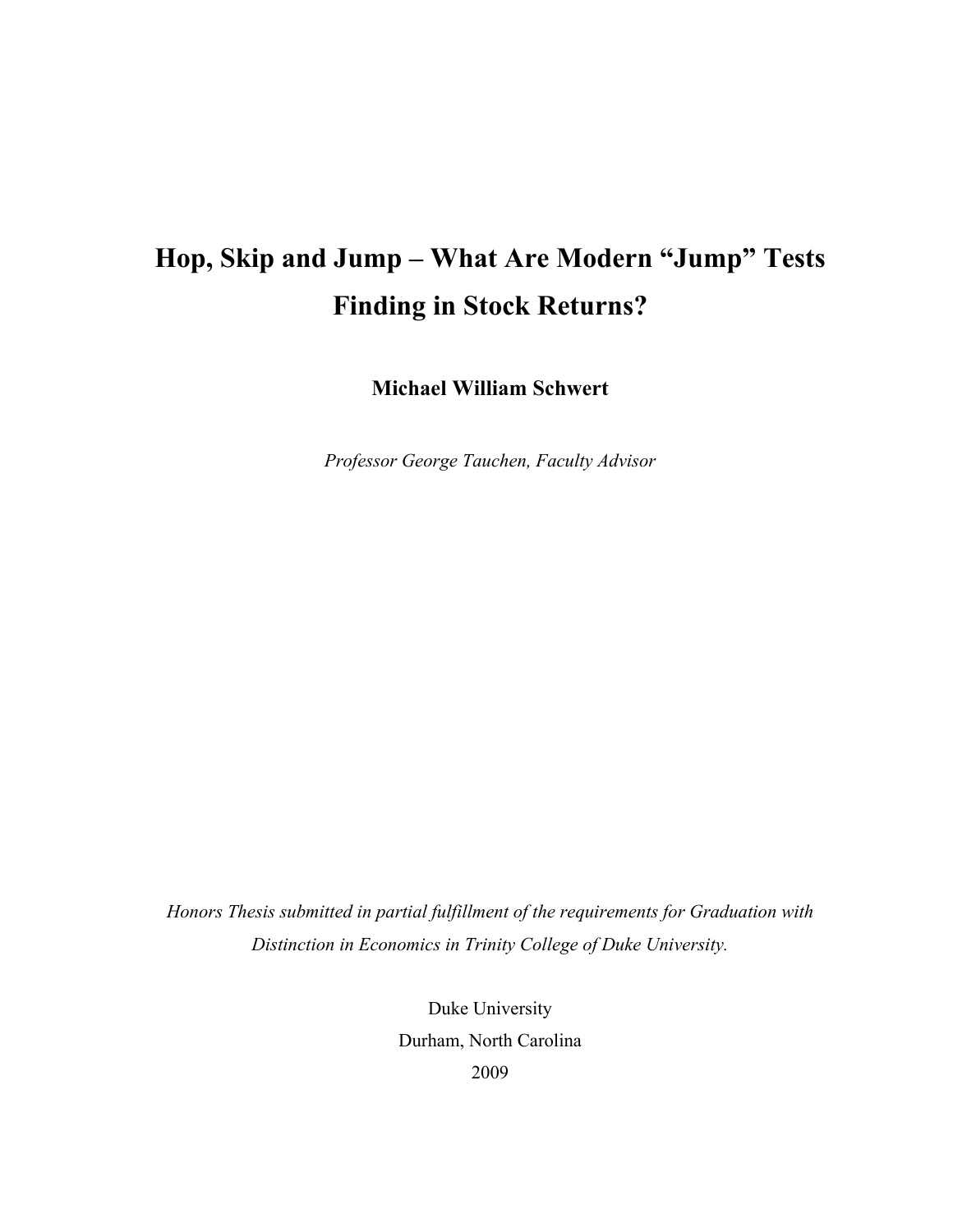# **Acknowledgements**

I would like to thank George Tauchen for leading the Honors Finance Seminar and for his advice throughout the development of this paper. I would also like to thank the members of the Honors Finance Seminar for their comments and feedback on my work. Additionally, I am grateful to Tim Bollerslev, Bjorn Eraker, Andrey Fradkin, George Jiang, Roel Oomen, and G. William Schwert for their helpful suggestions.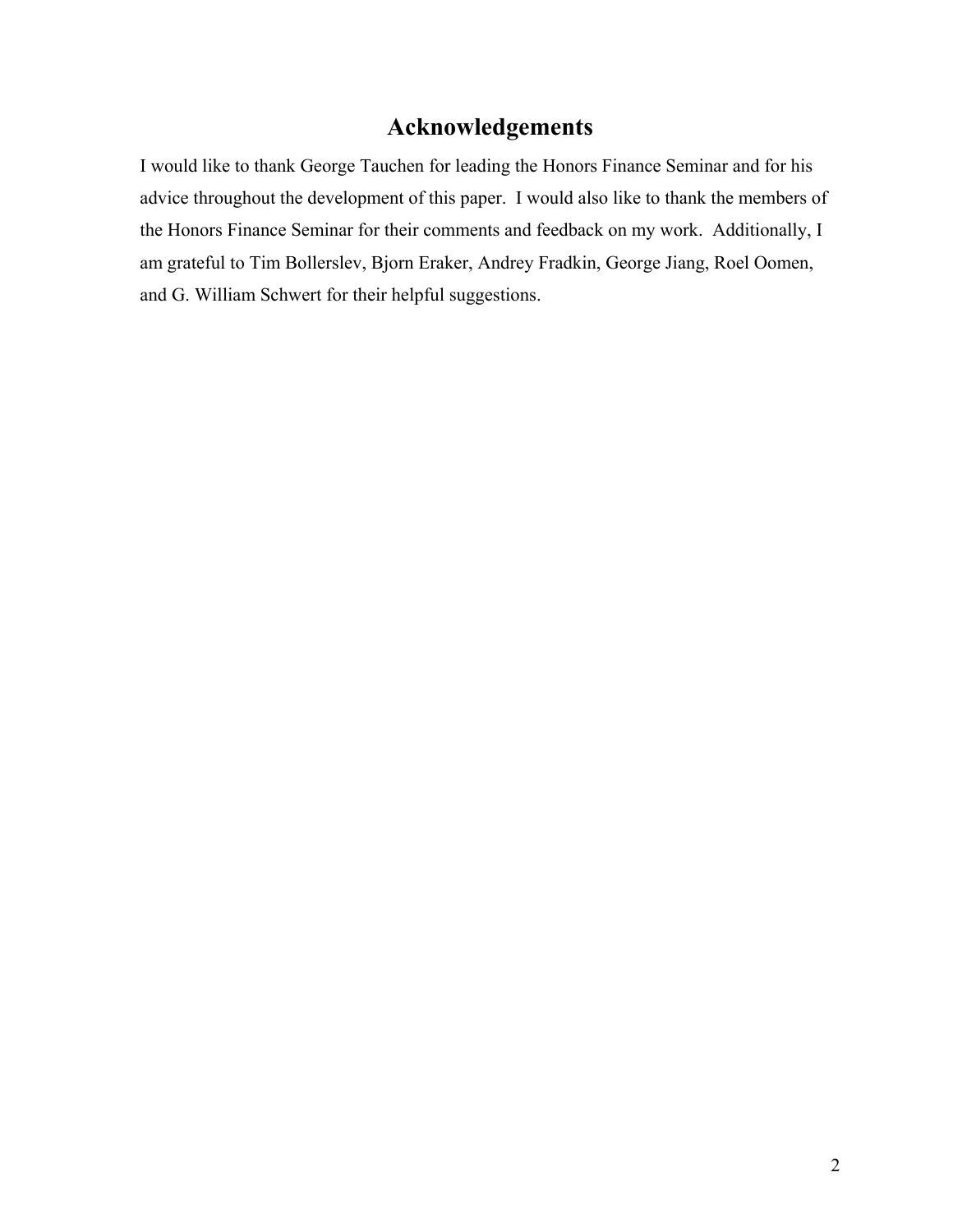### **Abstract**

This paper applies several jump detection tests to intraday stock price data sampled at various frequencies. It finds that the choice of sampling frequency has an effect on both the amount of jumps detected by these tests, as well as the timing of those jumps. Furthermore, although these tests are designed to identify the same phenomenon, they find different amounts and timing of jumps when performed on the same data. These results suggest that these jump detection tests are probably identifying different types of jump behavior in stock price data, so they are not really substitutes for one another.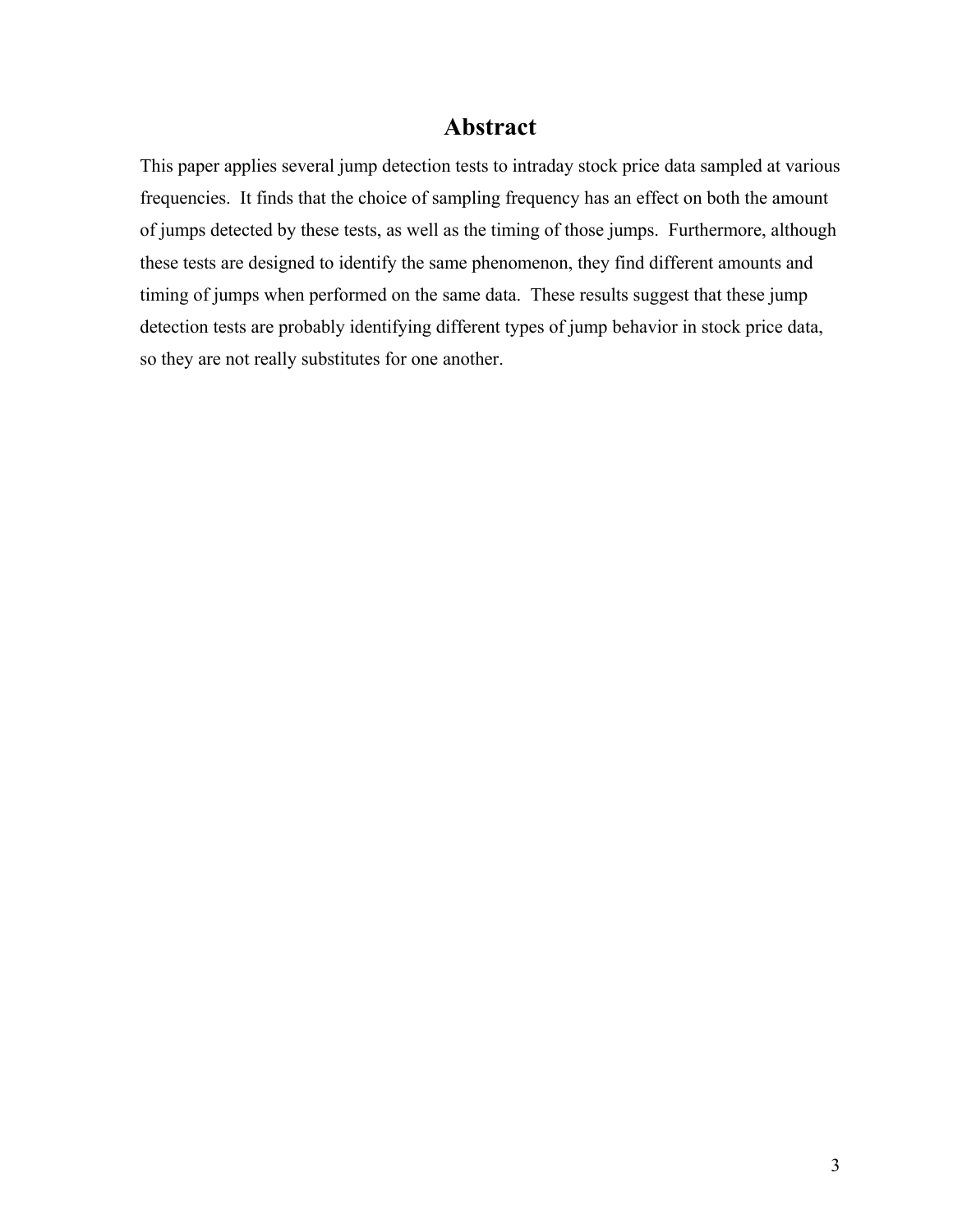### **1. Introduction**

In recent years there has been a great deal of interest in studying jumps in asset price movements. Reasons why it is important to know when and how frequently jumps occur include risk management and the pricing and hedging of derivative contracts. Investors would benefit greatly from knowing the properties of jumps, since large instantaneous drops in asset prices result in large instantaneous losses. The effect of jumps on derivative pricing is equally significant, especially considering the important role derivatives play in modern financial markets. When asset price movements are continuous, investors can perfectly hedge derivative contracts, but when jumps occur, they cause a change in the derivative price that is non-linear to the change in the price of the underlying asset. Thus, jumps introduce an unhedgeable risk to the holders of derivative contracts.

The ability to identify realized jumps in the financial markets could provide helpful information such as how frequently jumps occur, how large the jumps are, and whether they tend to occur in clusters. With this goal in mind, several authors have developed tests to determine whether or not an asset price movement is a statistically significant jump. These tests take advantage of the high-frequency intraday price data available today through electronic sources. Barndorff-Nielsen and Shephard (2004, 2006) use the difference between an estimate of variance and a jump-robust measure of variance to detect jumps over the course of a day. Approaching the problem differently, Jiang and Oomen (2007) exploit high order sample moments of returns to identify days that include jumps. Aїt-Sahalia and Jacod (2008) also exploit high order sample moments of returns to detect jumps by comparing price data sampled at two different frequencies. Lee and Mykland (2008) test for jumps at individual price observations by scaling returns by a local volatility measure. While these tests employ different strategies for detecting jumps, they are all designed to identify the same phenomenon.

Due to the distortion of jump test statistics by market microstructure noise<sup>1</sup> in the highest-frequency intraday price data, it is necessary to sample prices at a lower frequency. There is a range of sampling frequencies in which the effect of market microstructure noise is minimal and the informational content of high-frequency data is maintained. When performed on price data sampled at different frequencies within this range, one might expect

 $\overline{a}$ 

<sup>&</sup>lt;sup>1</sup> Market microstructure noise is explained in Section 2.2.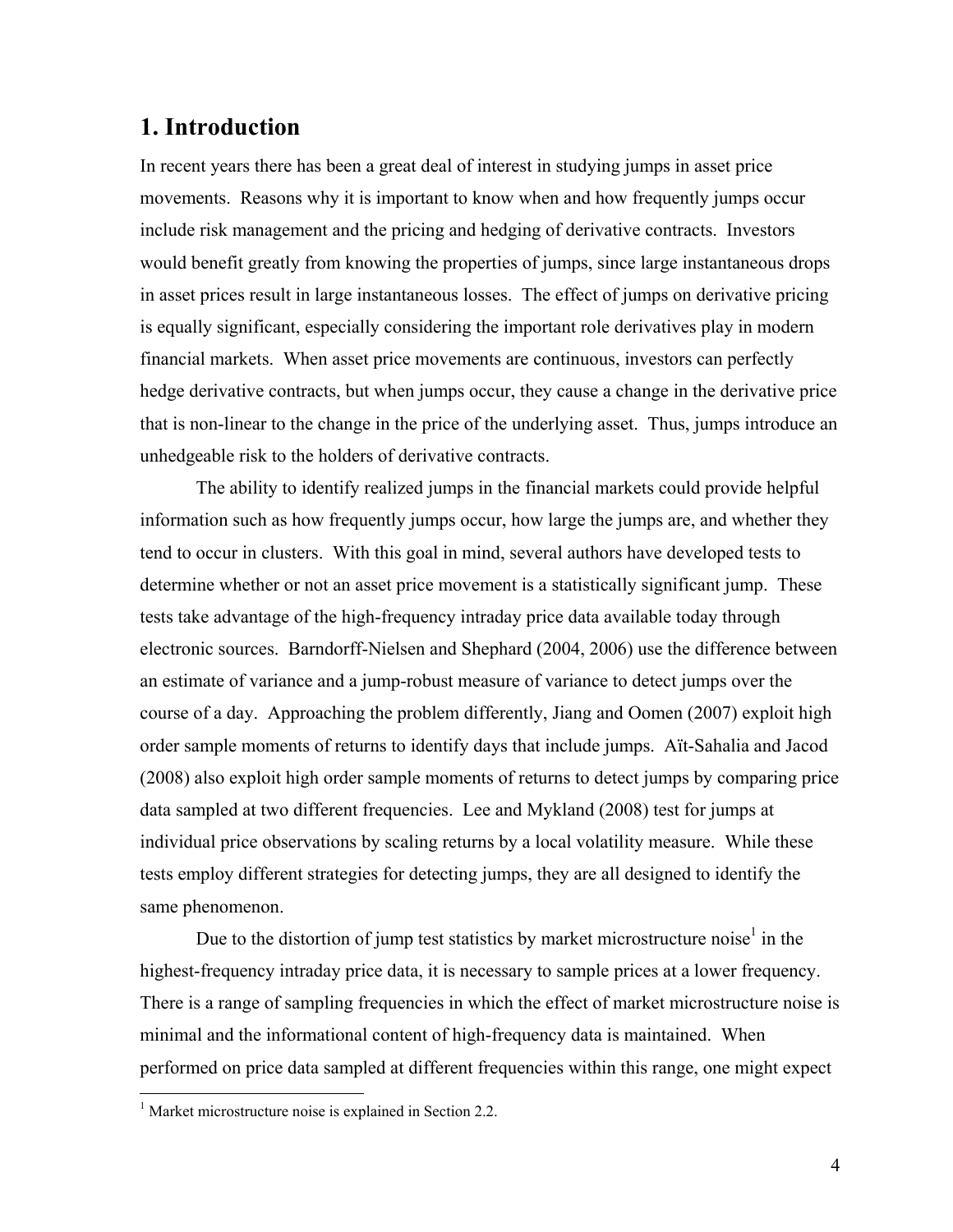that these tests would find similar results, given that all samples are based on the same original data. However, this paper finds that this is not necessarily the case, as the choice of sampling frequency affects both the number of jumps detected by each test and the timing of those jumps. These findings raise questions about the types of jumps that are being identified by these different tests.

The remainder of this paper is organized as follows. Section 2 introduces the model of equity returns that forms the basis of the jump tests. Included in this section is a discussion of market microstructure noise. Section 3 describes several of the jump tests developed over the past few years. Section 4 discusses the high-frequency stock price data used in this paper. Section 5 discusses the results of a relative comparison of the jump tests described in Section 3. Section 6 interprets these results and puts them in context with the jump literature. Finally, Section 7 summarizes the paper and highlights important conclusions.

### **2. Model of Equity Returns**

Before discussing the jump tests and results, it is important to understand the theoretical model of asset price movements and the concept of market microstructure noise. Section 2.1 introduces the stochastic price process on which the jump tests in Section 3 are based. Section 2.2 explains the market microstructure noise that creates the necessity to sample prices at frequencies lower than the highest available.

#### **2.1 Stochastic Model of Returns and Volatility**

This paper uses a model of asset price movements that includes jumps in the price evolution. The following stochastic differential equation, discussed by Merton (1971), is a continuous model of logarithmic price movements:

$$
dp(t) = \mu(t)dt + \sigma(t)dW(t), \quad 0 \le t \le t_n = T,
$$
\n(2.1.1)

where  $\mu(t)dt$  represents the time-varying drift component and  $\sigma(t)dW(t)$  represents the timevarying volatility component of the asset price, and *W*(*t*) is a standard Brownian motion. The inclusion of Brownian motion in this model contributes randomness to price movements. This is appropriate, given Fama's (1965) finding that stock prices follow a random walk.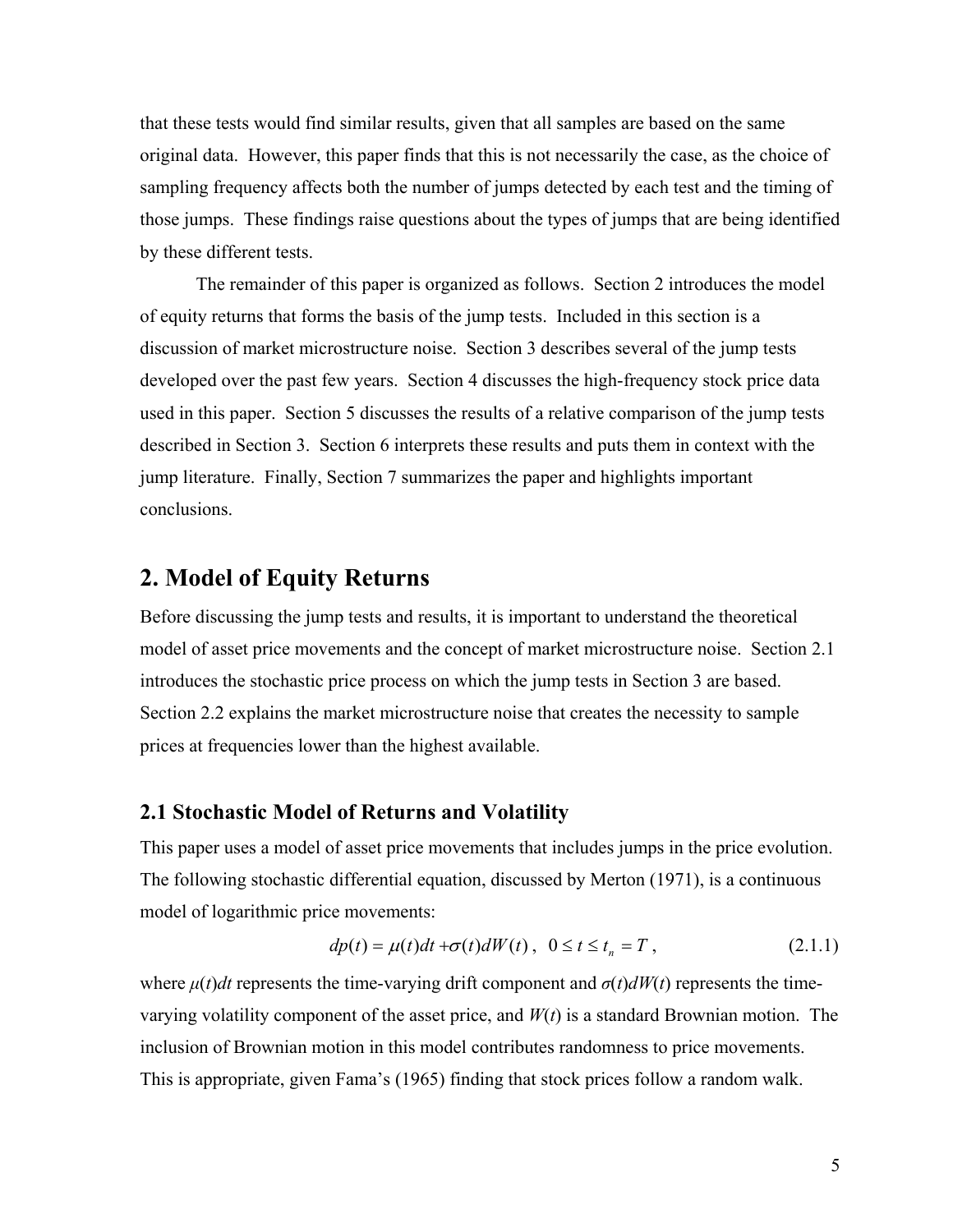Given recent findings in the academic finance literature that suggest there are discontinuities in asset price movements, it is appropriate to add a jump component to the model of logarithmic prices:

$$
dp(t) = \mu(t)dt + \sigma(t)dW(t) + \kappa(t)dq(t), \quad 0 \le t \le t_n = T. \tag{2.1.2}
$$

Merton (1976) introduced this equation where the discontinuous component of the price process is  $\kappa(t) dq(t)$ . Here,  $q(t)$  is a counting process and  $\kappa(t)$  is the magnitude of the jump. It is commonly assumed that  $q(t)$  is a Poisson process, so the model produces rare large jumps.

 While it is fairly simple to estimate the drift and volatility components of the price process, it is more difficult to estimate the jump component. Several authors have developed tests to determine when a price movement is probably a jump, as opposed to a large continuous movement. It is worth noting that one can never be certain that a price movement is a jump, as one can only observe prices at discrete intervals and cannot form a continuous picture of the price path.

### **2.2 Market Microstructure Noise**

A common method for calculating the theoretical price of an equity is to sum the discounted value of all future dividend payments. The constant dividend growth model assumes that the firm's dividend payout ratio is constant over time and that the firm's expected earnings per share grow by a constant yearly growth rate *g*. The expected value of the dividend payout in year *i* is

$$
E(D_i) = D_0(1+g)^i = E_0d(1+g)^i,
$$
\n(2.2.1)

where  $E_0$  is the firm's current level of annual earnings per share and  $d$  is the firm's dividend payout ratio. Based on this expectation, the firm's current stock price is

$$
P_0 = \sum_{i=0}^{\infty} \frac{E(D_i)}{r^i} = \frac{D_0(1+g)}{r-g},
$$
\n(2.2.2)

where *r* is the required rate of return as determined by the Capital Asset Pricing Model. For the remainder of this paper, the price of a stock as defined in  $(2.2.2)$  is referred to as the fundamental price.

 The model of market microstructure noise describes the deviation of the observed stock prices from their fundamental values. The observed price of an equity at time *t* is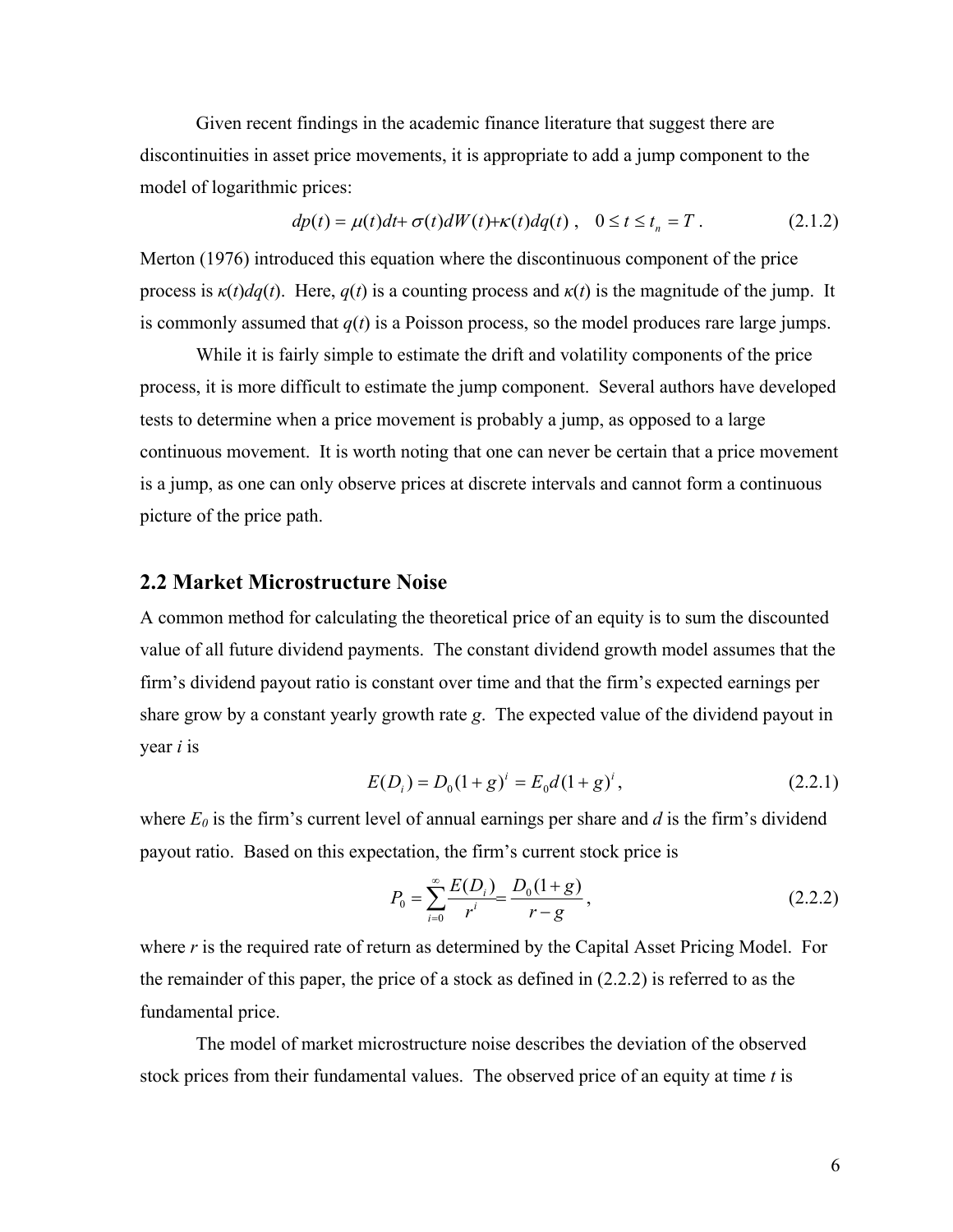$$
p^*(t) = p(t) + \varepsilon_t, \qquad (2.2.3)
$$

where  $p(t)$  is the logarithm of the fundamental price. The evolution of  $p(t)$  is described by (2.2.2). In this equation,  $\varepsilon_t$  represents a short-term deviation from the fundamental price called market microstructure noise. Note that this noise term is added after taking the logarithm of the price, so it is proportional to the stock price.

Microstructure noise results from market frictions, such as bid-ask bounce, which cause the price to deviate briefly from its fundamental value. Barndorff-Nielsen and Shephard (2005) suggest using mid-quote<sup>2</sup> data to mitigate the effect of bid-ask bounce, but this is impossible when full-quote data are unavailable. This paper uses transaction data, where trades occur at either the bid price or the ask price<sup>3</sup>, so bid-ask bounce creates noise in the high-frequency price series. Market microstructure noise is noticeable when estimating variance and other statistics and can have a significant impact on tests for jumps in asset prices. Section 5 discusses a potential solution to this problem. Note that this paper does not consider possible medium-term deviations of stock prices from their fundamental values, such as those discussed by Fama and French (1988).

### **3. Jump Tests**

1

In recent years a number of papers have been published introducing new statistical tests to detect discontinuities in the price process. Before examining and comparing these tests, it is necessary to provide some background on the tests and how they detect jumps in asset price movements. Section 3.1 explains the first jump tests introduced to the literature, the Barndorff-Nielsen Shephard (2004, 2006) tests. Section 3.2 discusses tests created by Jiang and Oomen (2007), who were the first authors to attempt to correct the effects of market microstructure noise. Section 3.3 describes Lee and Mykland's (2008) test that checks for a jump at every price observation, rather than checking if a jump occurs within a particular sample period, such as a day. Finally, Section 3.4 explains Aїt-Sahalia and Jacod's (2008) test, which compares calculations of higher moments at two different sampling frequencies to detect jumps over the course of a day.

<sup>&</sup>lt;sup>2</sup> With full-quote data, one can average the bid and the ask at each quote to create a mid-quote price series.<br><sup>3</sup> Many tredes eagur between the bid and the sek because of order matching. However, these transactions n <sup>3</sup> Many trades occur between the bid and the ask because of order matching. However, these transactions may still deviate from the fundamental price, contributing to market microstructure noise.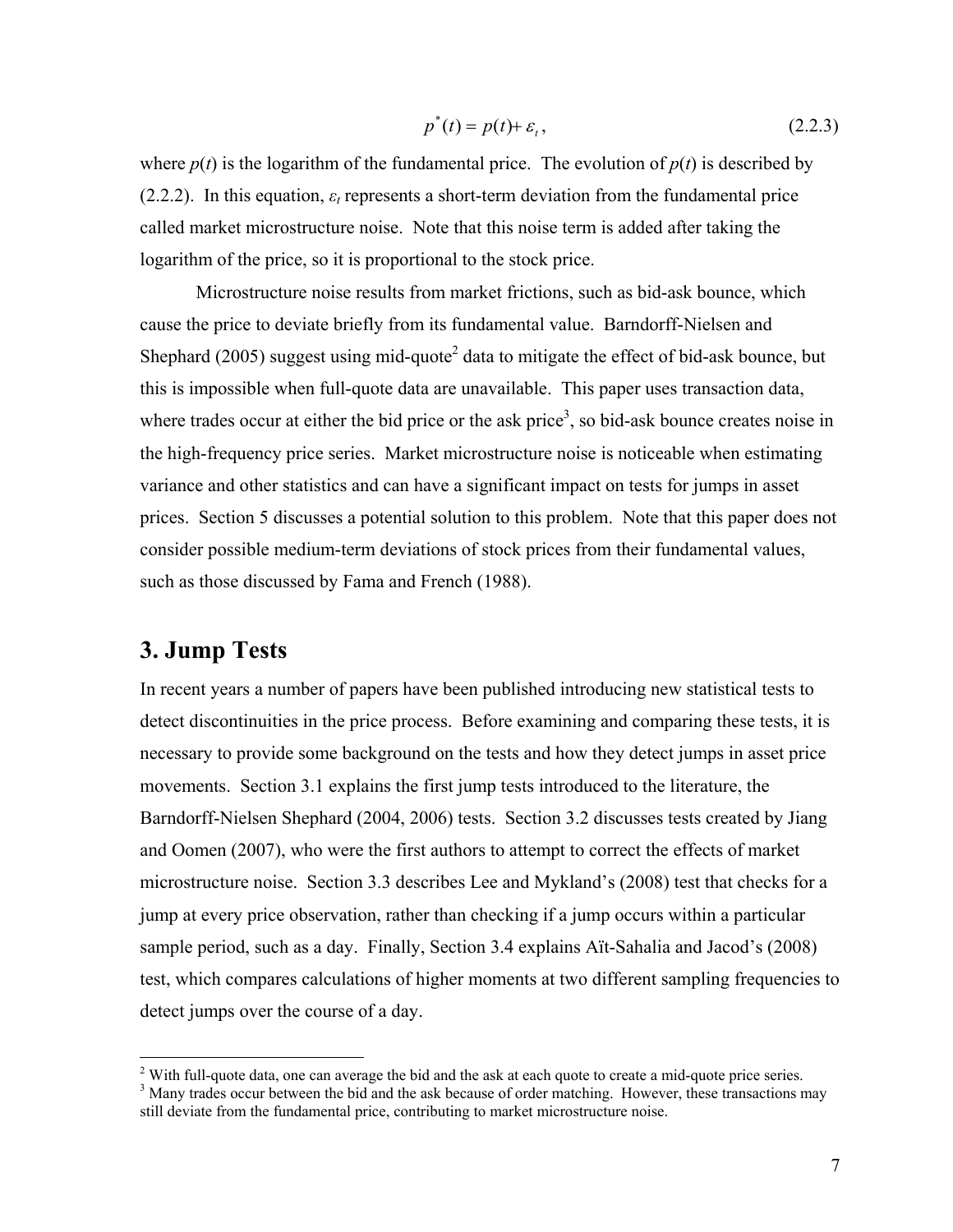#### **3.1 Barndorff-Nielsen Shephard Tests**

Barndorff-Nielsen and Shephard (2004, 2006) developed a test that uses high-frequency price data to determine whether there is a jump over the course of a day. Their test compares two measures of variance: Realized Variance, which converges to the integrated variance plus a jump component as the time between observations approaches zero; and Bipower Variation, which converges to the integrated variance as the time between observations approaches zero, and is robust to jumps in the price path, an important fact for this application. The integrated variance of a price process is the integral of the square of the  $\sigma(t)$  term in (2.2.2), taken over the course of a day. Since prices cannot be observed continuously, one cannot calculate integrated variance exactly, and must estimate it instead.

For the rest of this paper,  $P(t_i)$  is the stock price at time  $t_i$ , and

$$
r_i = \log\left(\frac{P(t_i)}{P(t_{i-1})}\right) \tag{3.1.1}
$$

is the geometric return from time *ti-1* to time *ti*. Then, Realized Variance and Bipower Variation are described by the following equations:

$$
RV = \sum_{i=2}^{n} |r_i|^2 \xrightarrow[n \to \infty]{} \int_{0}^{T} \sigma^2(v) dv + \sum_{i=1}^{n} \kappa^2(t_i) q(t_i) , \qquad (3.1.2)
$$

$$
BV = \frac{\pi}{2} \left( \frac{n}{n-1} \right) \sum_{i=3}^{n} |r_i| |r_{i-1}| \longrightarrow \int_{0}^{T} \sigma^2(v) dv , \qquad (3.1.3)
$$

where *n* is the number of price observations in a day. The limits in  $(3.1.2)$  and  $(3.1.3)$ describe the infill asymptotics of the Realized Variance and Bipower Variation, meaning that as the number of observations within a day approaches infinity, the interval at which observations are made approaches zero and the period over which observations are made is held constant.

Huang and Tauchen (2005) also consider Relative Jump, a measure that approximates the percentage of total variance attributable to jumps:

$$
RJ = \frac{RV - BV}{RV}.
$$
\n(3.1.4)

This statistic approximates the ratio of the sum of squared jumps to the total variance and is useful because it scales out long-term trends in volatility so one can compare the relative contribution of jumps to the variance of two price series with different volatilities.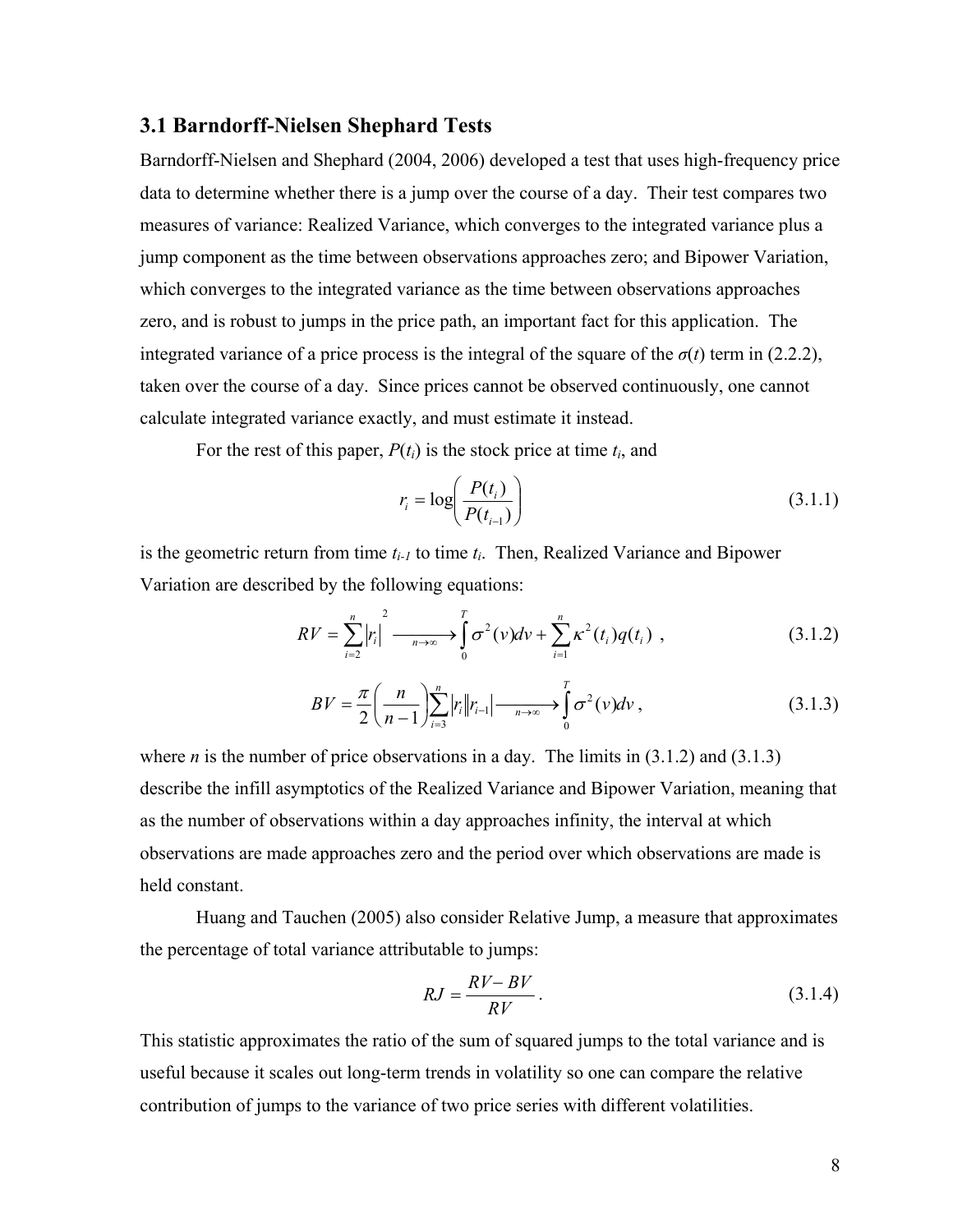To develop a statistical test to determine whether there is a significant difference between *RV* and *BV*, one needs an estimate of integrated quarticity. Andersen, Bollerslev, and Diebold (2004) recommend using a jump-robust realized Tri-Power Quarticity,

$$
TP = n\mu_{4/3}^{-3} \left(\frac{n}{n-2}\right) \sum_{i=4}^{n} |r_i|^{4/3} |r_{i-1}|^{4/3} |r_{i-2}|^{4/3} \longrightarrow \int_{0}^{T} \sigma^4(\nu) d\nu , \qquad (3.1.5)
$$

 $\overline{a}$ 

where 
$$
\mu_m = E|u^m|, \ u \sim N(0,1).
$$
 (3.1.6)

Barndorff-Nielsen and Shephard recommend the realized Quad-Power Quarticity,

$$
QP = n\mu_1^{-4}\left(\frac{n}{n-3}\right) \sum_{i=5}^n |r_i||r_{i-1}||r_{i-2}||r_{i-3}| \longrightarrow \int_0^T \sigma^4(\nu)d\nu.
$$
 (3.1.7)

 There are numerous potential test statistics that use these estimates of integrated variance and integrated quarticity, but Huang and Tauchen find that these two asymptotically standard normal test statistics perform best in simulations:

$$
z_{TP-\max} = \frac{RJ}{\sqrt{\left(\left(\frac{\pi}{2}\right)^2 + \pi - 5\right)\left(\frac{1}{n}\right)\max\left(1, \frac{TP}{BY^2}\right)}},
$$
(3.1.8)  

$$
z_{QP-\max} = \frac{RJ}{\sqrt{\left(\left(\frac{\pi}{2}\right)^2 + \pi - 5\right)\left(\frac{1}{n}\right)\max\left(1, \frac{QP}{BY^2}\right)}}.
$$
(3.1.9)

The null hypothesis that there are no jumps in a day is rejected at a .01 level of significance if the *z*-statistic is greater than 2.33.

### **3.2 Jiang Oomen "Swap Variance" Tests**

Following up on the work of Barndorff-Nielsen and Shephard, Jiang and Oomen (2007) proposed their own tests for the presence of jumps in asset prices. Their "Swap Variance" tests<sup>4</sup> can intuitively be thought of as measuring the impact of jumps on high order moments of returns by taking the difference between the accumulated arithmetic and geometric returns over the course of a day. Arithmetic and geometric returns are defined as follows:

<sup>&</sup>lt;sup>4</sup> They call their tests the "Swap Variance" tests because  $SwV$  is related to the profit/loss function of a variance swap replication strategy using a "log contract" (p. 2).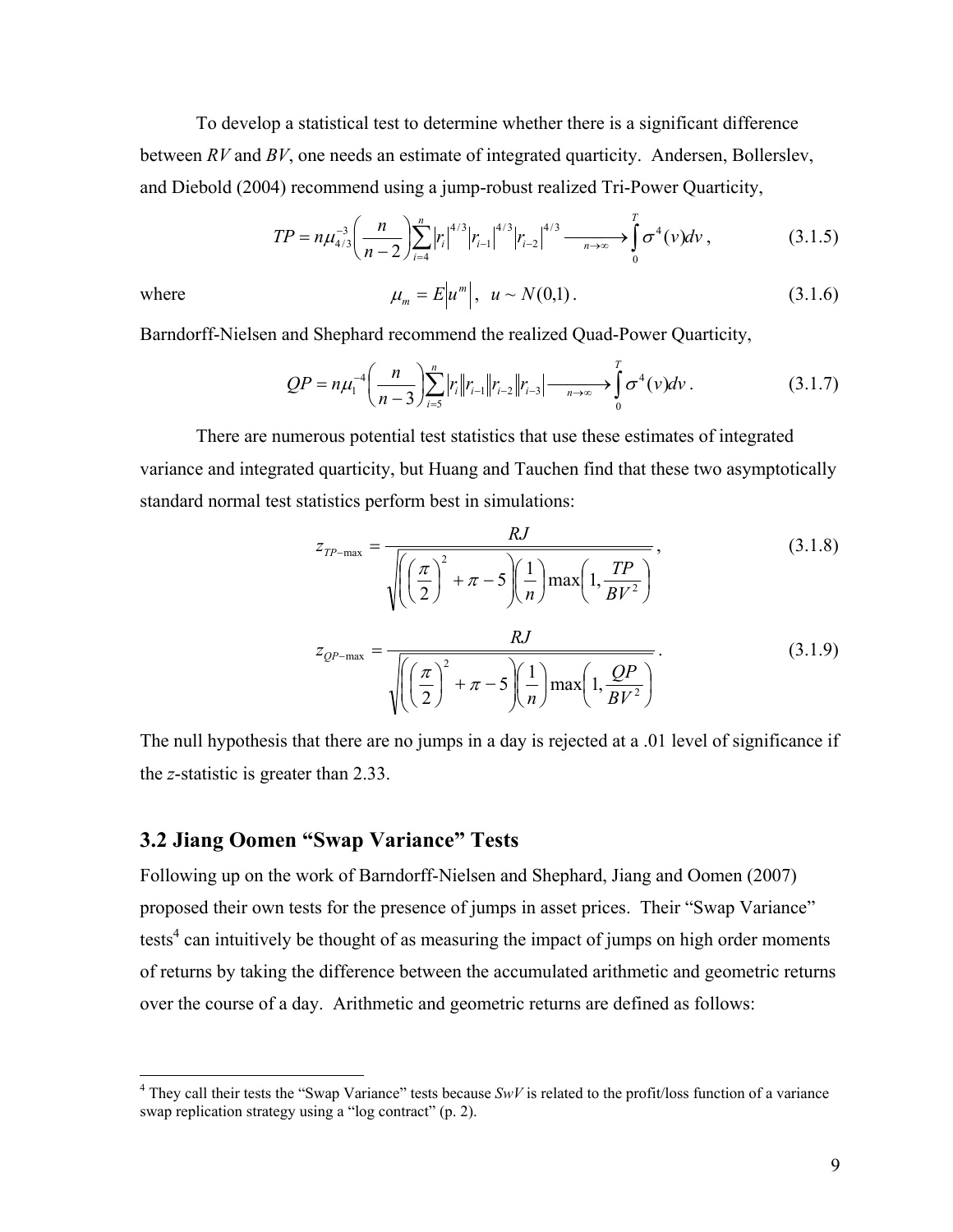Arithmetic return: 
$$
R_i = \frac{P(t_i) - P(t_{i-1})}{P(t_{i-1})}
$$
, (3.2.1)

Geometric return: 
$$
r_i = \log \left( \frac{P(t_i)}{P(t_{i-1})} \right)
$$
. (3.2.2)

The tests rely on a statistic they call "Swap Variance," which is equal to the difference between accumulated arithmetic and geometric returns:

$$
SwV = 2\sum_{i=2}^{n} (R_i - r_i).
$$
 (3.2.3)

The tests use the difference between Swap Variance and Realized Variance to detect jumps. A Taylor series expansion of this difference provides further understanding of how these tests exploit higher order returns to check for jumps:

$$
SwV - RV = \frac{1}{3} \sum_{i=2}^{n} [r_i]^3 + \frac{1}{12} \sum_{i=2}^{n} [r_i]^4 + \dots
$$
 (3.2.4)

There will be a drastic difference between the value of this sum when jumps are present and the value when there are no jumps over the course of a day, due to the influence of large exponents of the return. Based on this idea, the authors created statistical tests of whether this value is significant. The *z*-statistics that test the null hypothesis of no jumps in a day are as follows:

$$
\text{Difference test:} \quad JO_{\text{Diff}} = \frac{n}{\sqrt{\Omega_{\text{SWV}}}} (SwV - RV), \tag{3.2.5}
$$

Logarithmic test: 
$$
JO_{Log} = \frac{nV}{\sqrt{\Omega_{SWV}}} \left( \log(SwV) - \log(RV) \right), \tag{3.2.6}
$$

Ratio test: 
$$
JO_{Ratio} = \frac{nV}{\sqrt{\Omega_{SwV}}} \left( 1 - \frac{RV}{SwV} \right),
$$
 (3.2.7)

where

$$
\Omega_{\text{SWV}} = \frac{\mu_6}{9} \frac{n^3 \mu_{3/2}^{-4}}{n-3} \sum_{i=5}^n |r_i|^{3/2} |r_{i-1}|^{3/2} |r_{i-2}|^{3/2} |r_{i-3}|^{3/2}
$$
\n(3.2.8)

and *V* is the integrated variance, which one can estimate well with the Bipower Variation calculated with prices sampled at a frequency insensitive to market microstructure noise. Section 5 introduces techniques that indicate what frequency would be appropriate to use for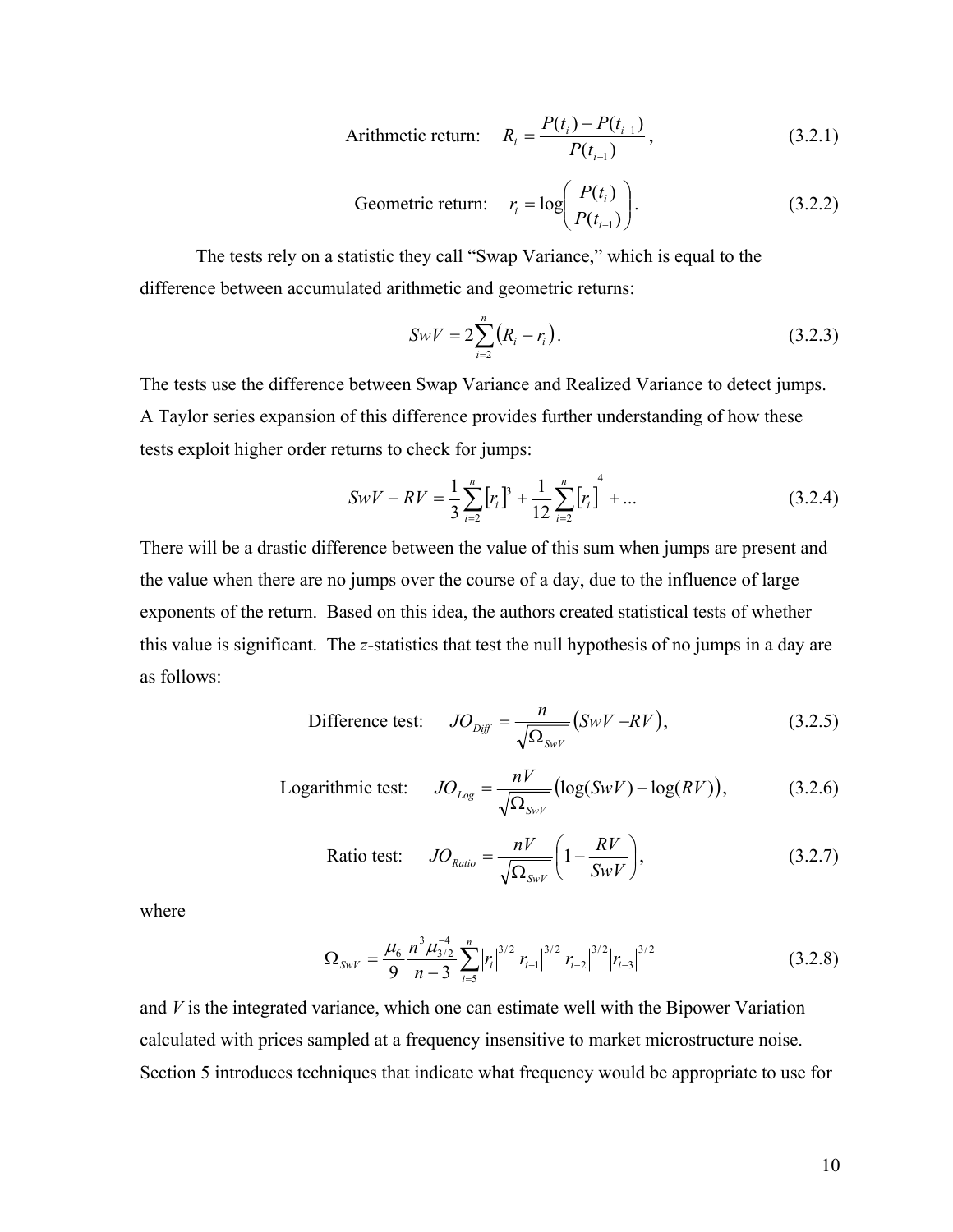this calculation. These scaling factors are necessary for the *JO* statistics to be distributed standard normal.

As a modification to their "Swap Variance" tests, Jiang and Oomen introduce a novel approach to the jump detection literature by creating tests that account for the effect of i.i.d. market microstructure noise. The Microstructure Noise Robust *z*-statistics are quite similar to the ones above, but the  $\Omega_{\text{SwV}}$  term is estimated with a market microstructure noise correction.

$$
\text{Difference test:} \quad MNR_{\text{Diff}} = \frac{SwV - RV}{\sqrt{\Omega_{SwV}^*}}, \tag{3.2.9}
$$

Logarithmic test: 
$$
MNR_{Log} = \frac{V^*}{\sqrt{\Omega^*_{SwV}}} \left( \log(SwV) - \log(RV) \right),
$$
 (3.2.10)

Ratio test: 
$$
MNR_{Ratio} = \frac{V^*}{\sqrt{\Omega^*_{SwV}}} \left(1 - \frac{RV}{SWV}\right),
$$
 (3.2.11)

where 
$$
V^* = V + 2n\omega^2, \qquad (3.2.12)
$$

with *V* estimated by the Bipower Variation of prices sampled at a 10-minute interval and

$$
\Omega_{SwV}^* = 4n\omega^6 + 12\omega^4 V + \frac{8}{n}\omega^2 Q + \frac{5}{3n^2} X\,,\tag{3.2.13}
$$

where  $\omega^2$  is an estimate of the variance of the market microstructure noise, *V* is an estimate of integrated variance, *Q* is an estimate of integrated quarticity, and *X* is an estimate of integrated sexticity. Thus, to calculate the test statistics, estimates of these variables are necessary.

Roll (1984) introduced the idea of using the first order negative serial covariance of returns as an estimate of the amount of bid-ask spread over the course of a day. Bid-ask spread is a major contributor to market microstructure noise, so Jiang and Oomen deem it appropriate to estimate the variance of noise with the first order negative serial correlation of returns,

$$
\omega^2 = -\frac{1}{n-1} \sum_{i=3}^n \log \left( \frac{S(t_i)}{S(t_{i-1})} \right) \log \left( \frac{S(t_{i-1})}{S(t_{i-2})} \right). \tag{3.2.14}
$$

They introduce the Noise-corrected Bipower Variation as an estimate of integrated variance:

$$
V \approx BV^* = \frac{BV}{1 + c_b(\gamma)},\tag{3.2.15}
$$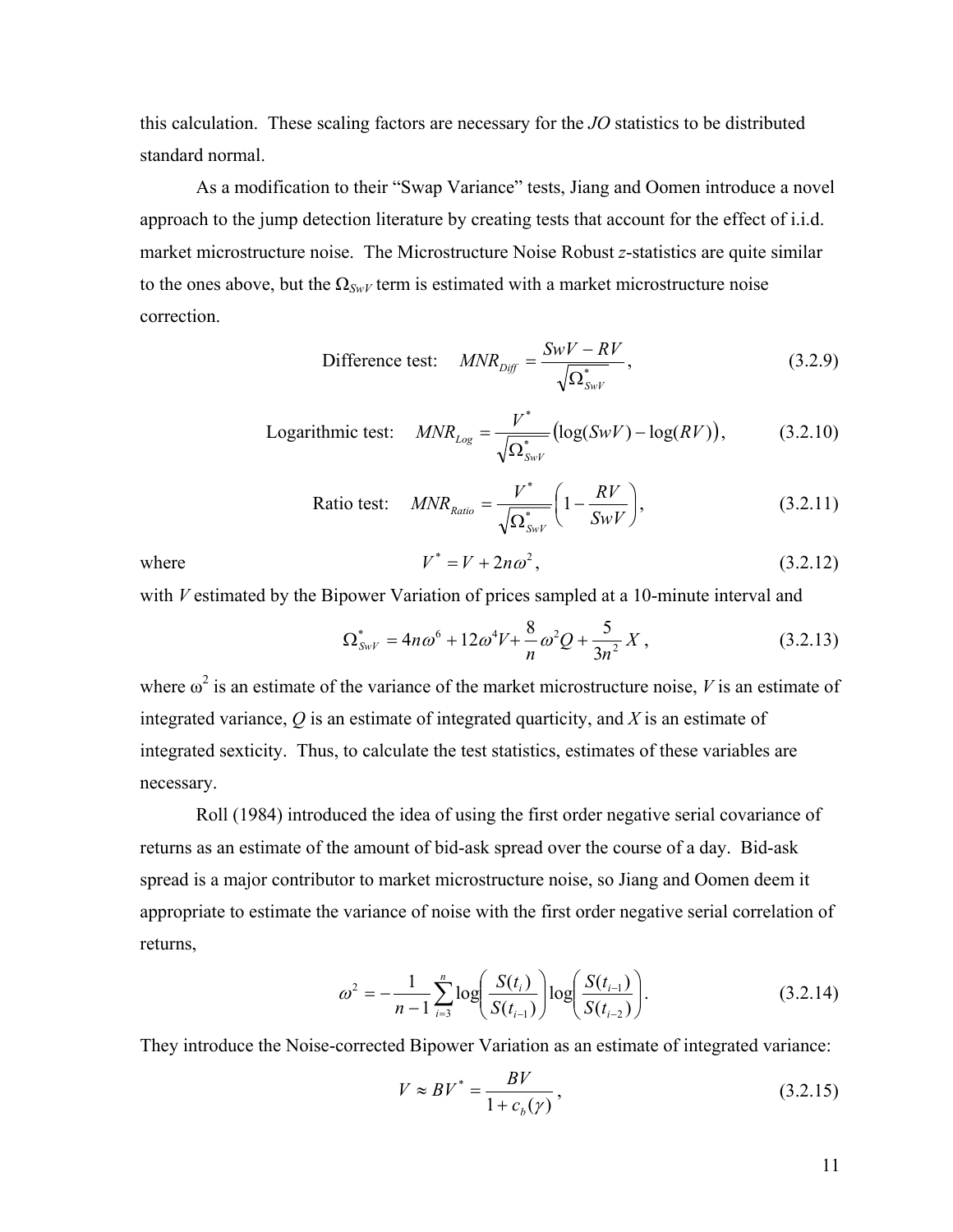where 
$$
c_b(\gamma) = (1+\gamma)\sqrt{\frac{1+\gamma}{1+3\gamma}} + \gamma \frac{\pi}{2} - 1 + 2 \frac{\gamma}{(1+\lambda)\sqrt{2\lambda+1}} + 2\gamma \pi \kappa(\lambda), \qquad (3.2.17)
$$

$$
\gamma = \frac{n\omega^2}{\overline{V}},\tag{3.2.18}
$$

$$
\lambda = \frac{\gamma}{1 + \gamma},\tag{3.2.19}
$$

$$
\kappa(\lambda) = \int_{-\infty}^{\infty} x^2 \Phi(x\sqrt{\lambda}) \Big( \Phi(x\sqrt{\lambda}) - 1 \Big) \phi(x) dx , \qquad (3.2.20)
$$

and  $\overline{V}$  is estimated by the Bipower Variation of prices sampled at a 10-minute interval. Jiang and Oomen note that estimating the integrated quarticity and sexticity is troublesome using noisy data, so they suggest using the squared and cubed estimates of the integrated variance to estimate *Q* and *X*, respectively.

### **3.3 Lee Mykland Test**

While most of the jump tests developed over the past several years test for jumps during a set span of time, Lee and Mykland (2008) developed a test that checks for a jump at each individual observation. Their test calculates the ratio of the return at each price observation to a measure of "instantaneous volatility" over a period preceding that observation. If this ratio exceeds a certain threshold, they identify the observation as a jump. The statistic *L*(*i*) that tests for a jump at time  $t_i$  is defined as

$$
L(i) = \frac{r_i}{\hat{\sigma}(t_i)},
$$
\n(3.3.1)

where

$$
\hat{\sigma}(t_i)^2 = \frac{1}{K-2} \sum_{j=i-K+2}^{i-1} |r_j| |r_{j-1}|.
$$
\n(3.3.2)

and  $r_i$  is the return as defined in Section 3.1.

The instantaneous volatility measure is similar to Bipower Variation as defined in Section 3.1, with a different scaling constant, so this test is robust to the presence of jumps in prior periods. Lee and Mykland suggest that it is appropriate to choose the window size *K* between  $252 \times n$  and  $\sqrt{252 \times n}$ , where *n* is the number of observations in a day. For this paper, I use 350, 250, 150, and 100 as values of *K* for the 1-minute, 5-minute, 10-minute, and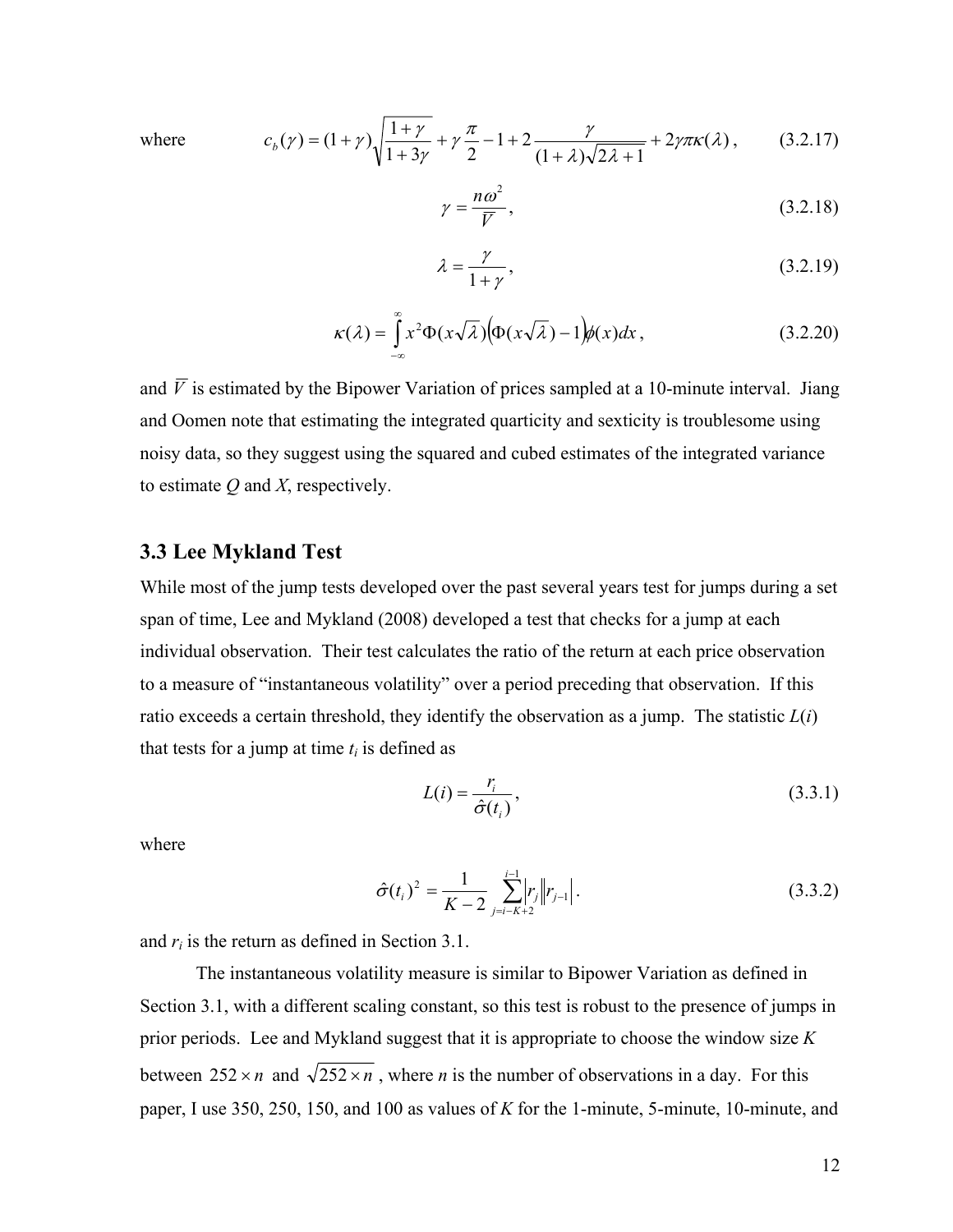15-minute sampling intervals, respectively. These window sizes are long enough that instantaneous volatility maintains the quality of being a jump-robust Bipower Variation, and short enough that it effectively scales the test statistic for trends in volatility.

The asymptotic distribution of the test statistic is as follows:

$$
\frac{|L(i)| - C_n}{S_n} \to \xi, \qquad (3.3.3)
$$

where 
$$
P(\xi \le x) = \exp(-e^{-x}).
$$
 (3.3.4)

The constants 
$$
C_n = \frac{(2 \log n)^{1/2}}{c} - \frac{\log \pi + \log(\log n)}{2c(2 \log n)^{1/2}},
$$
 (3.3.5)

$$
S_n = \frac{1}{c(2\log n)^{1/2}},
$$
\n(3.3.6)

and

$$
c = \sqrt{\frac{2}{\pi}}\tag{3.3.7}
$$

scale the *L*(*i*) statistic to be exponentially distributed.

The threshold for rejecting the null hypothesis of no jump for an individual observation at a .01 significance level is 4.6001. For the purpose of comparing this test to other tests, I want to use this test to detect jumps over the course of a day. However, using a .01 level of significance to reject the null hypothesis of no jump at each observation is not equivalent to using a .01 level of significance to reject the null hypothesis of no jumps in a day. Thus, to use this statistic for determining whether there is a jump over the course of a day, I derive rejection thresholds for performing the Lee Mykland test on price data sampled at a variety of intervals. Here I assume that each observation is independent and identically distributed, so the test at each observation is independent of tests at other observations. Thus, the threshold for rejecting the null hypothesis of no jumps over the course of a day is *x*, where

$$
P(\xi \le x)^n = \exp(-e^{-x})
$$
 (3.3.8)

and *n* is the number of observations in a day. These threshold values are 10.554, 8.944, 8.264, and 7.858 for the 1-minute, 5-minute, 10-minute, and 15-minute sampling intervals, respectively.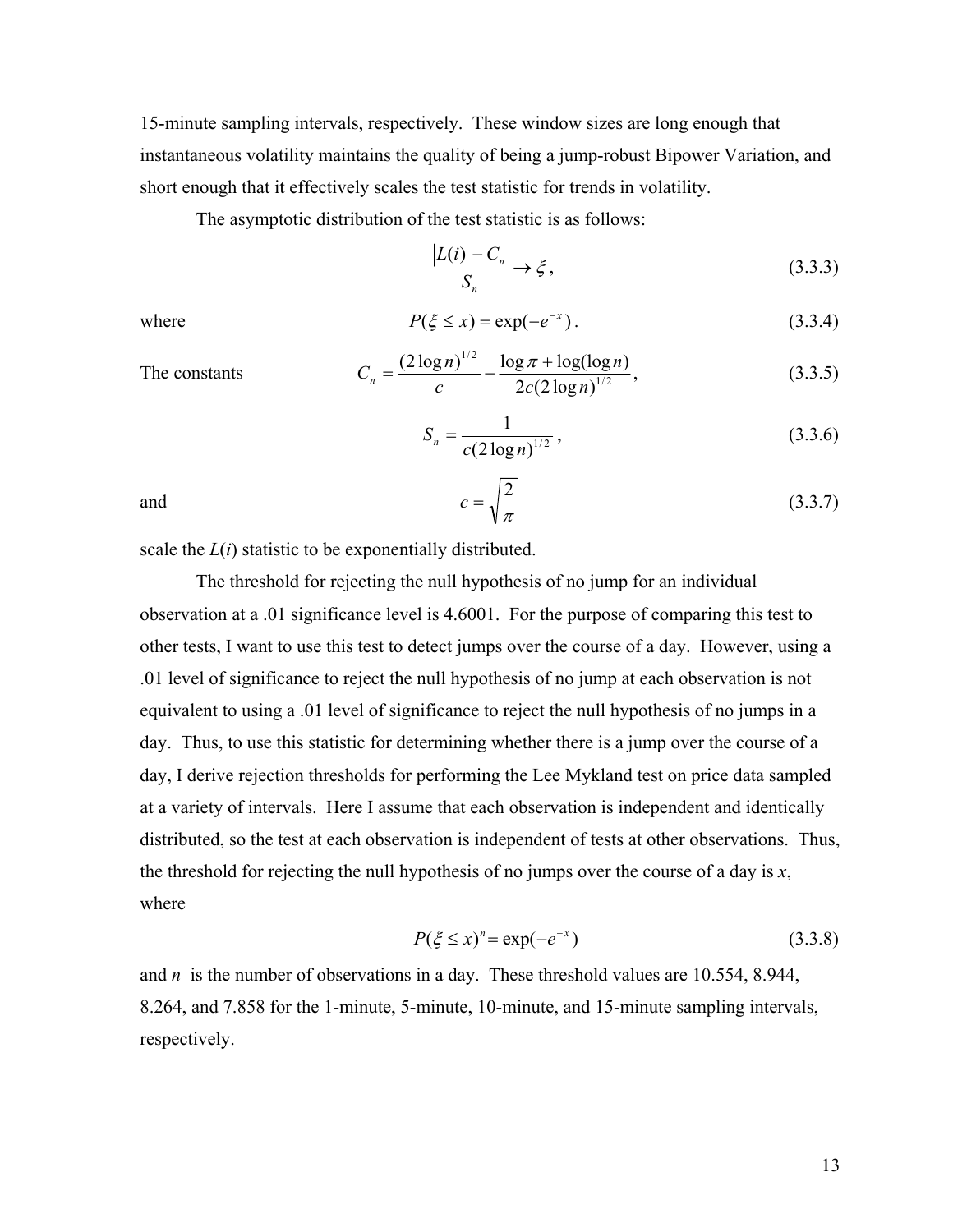#### **3.4 Aїt-Sahalia Jacod Test**

Aїt-Sahalia and Jacod (2008) recently introduced a test that takes advantage of higher return moments to detect jumps in asset price processes. Their test takes the sum of absolute returns to a power  $p (p = 4 \text{ here})$  over the course of a day at two different sampling intervals,  $k\Delta$  and  $\Delta$ , and uses the ratio of these sums to check if there are jumps in the day.  $\Delta$  is called the base sampling interval for the remainder of this paper. The test statistics are

$$
\hat{B}(p,\Delta) = \sum_{i=1}^{n} \left| \log \left( \frac{S(t_{i\Delta})}{S(t_{(i-1)\Delta})} \right) \right|^{p}
$$
\n(3.4.1)

 $ASJ(p, k, \Delta) = \frac{\hat{B}(p, k\Delta)}{\hat{B}(p, \Delta)},$  (3.4.2)

where  $n$  is the total number of observations available in a day (385 in the minute-by-minute stock price data). Due to the use of higher order returns, when  $p > 2$ ,  $\hat{B}(p, \Delta)$  eliminates the continuous component of returns as the number of observations approaches infinity and emphasizes the jump component. Thus, the *ASJ* statistic approaches 1 when jumps are present, because regardless of sampling frequency,  $\hat{B}(p,\Delta)$  will approach the same number. When there are no jumps in the day,  $\hat{B}(p, \Delta)$  and  $\hat{B}(p, k\Delta)$  will both approach zero, but at different rates, so the *ASJ* statistic will converge to  $k^{\frac{p}{2}-1}$ . These limits are the basis of this jump test.

The null hypothesis of no jumps is rejected when  $ASJ < \xi$ , where

$$
\xi = k^{\frac{p}{2}-1} - z_{\alpha} \sqrt{\hat{V}}
$$
 (3.4.3)

and

with 
$$
\hat{V} = \frac{\Delta M(p,k)\hat{A}(2p,\Delta)}{\hat{A}(p,\Delta)^2}
$$
 (3.4.4)

and 
$$
\hat{A}(p,\Delta) = \frac{\Delta^{1-\frac{p}{2}}}{\mu_p} \sum_{i=1}^n \left| \log \left( \frac{S(t_{i\Delta})}{S(t_{(i-1)\Delta})} \right)^p 1_{\left\{ \left| \log \left( \frac{S(t_{i\Delta})}{S(t_{(i-1)\Delta})} \right) \right| \leq \alpha \Delta^m \right\}} \right. \tag{3.4.5}
$$

For the choice of  $p = 4$ ,  $M(4, k) = \frac{16k(2k^2 - k - 1)}{3}$ , and the authors suggest using

 $\alpha$  = 0.05 and  $\sigma$  = 0.48 as the other constants, as the test performs well in simulations under these conditions. The results in Table 2 come from performing the test using  $\alpha = 0.05$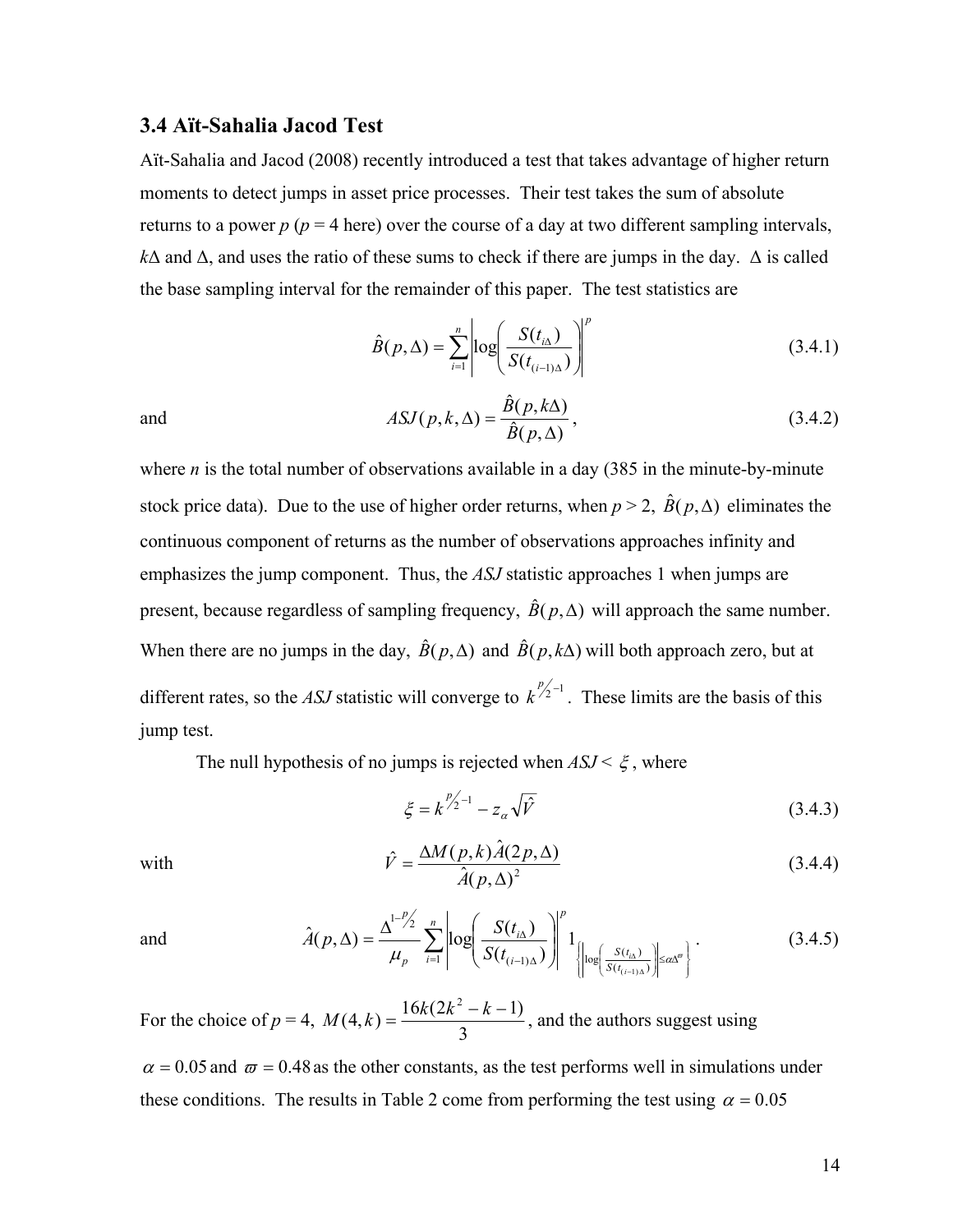$(z_{\alpha} = 1.64)$ , but for the purpose of directly comparing jump days with other authors' tests, the test is performed using  $\alpha = 0.01$  ( $z_a = 2.33$ ) as the level of significance for the results in Tables 3 and 4.

### **4. Data**

The great wealth of high-frequency financial data available to researchers today through online resources is responsible for the recent interest in high-frequency jump detection techniques. This paper uses price data for the 10 stocks in the S&P 100 Index with the largest market capitalization at the end of 2007, excluding Apple and Google, for which there are a limited number of days available. This sample includes ExxonMobil (NYSE: XOM), General Electric (NYSE: GE), Microsoft (NASDAQ: MSFT), AT&T (NYSE: T), Procter & Gamble (NYSE: PG), Chevron (NYSE: CVX), Johnson & Johnson (NYSE: JNJ), Bank of America (NYSE: BAC), Cisco Systems (NASDAQ: CSCO), and Altria Group (NYSE: MO).

These price data were downloaded from a commercial data vendor, price-data.com, and are collected every minute from 9:35 AM until 4:00 PM every trading day from 1997 to 2007. The number of trading days available for each of these stocks ranges from 1566 to 2686 days. This difference in length of sample period is due to certain stocks that did not trade until after 1997, such as ExxonMobil and Chevron, which first traded following a merger in 1999 and a ticker change in 2001, respectively. Additional Table 1 in the Appendix contains information on the sample of equities used for the calculations in this report.

### **5. Relative Comparison of Jump Tests**

This section contains the results of performing the jump tests with prices sampled at different frequencies and comparisons of these results. First, Section 5.1 motivates the idea of sampling prices at different frequencies for the jump tests. Then, Section 5.2 discusses the results of the jump tests performed at different sampling frequencies, and the surprising incoherence among those results. Finally, Section 5.3 discusses the results of a direct comparison of the jump tests and the incoherence that also exists among these tests.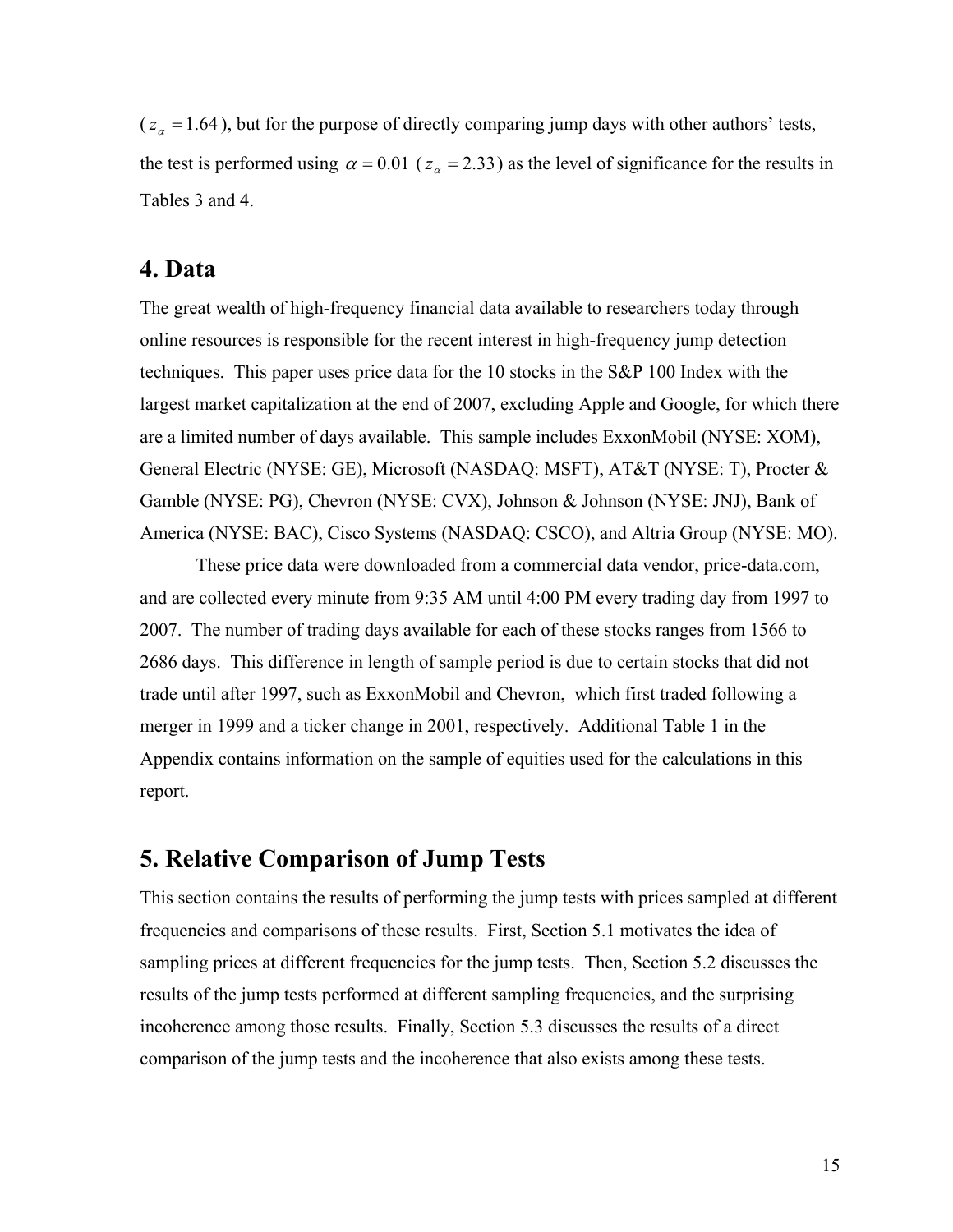### **5.1 Determining the Proper Sampling Frequency**

As discussed in Section 2.2, the effect of market microstructure noise must be taken into account when calculating statistics for jump tests. Market microstructure noise appears to have a significant impact on the Barndorff-Nielsen Shephard  $Z_{TP-max}$  and  $Z_{OP-max}$  tests performed on minute-by-minute price data. Across the ten stocks used in this paper, these tests detect an average of 49.29% and 53.29% of all days as having jumps at a .01 level of significance. Given the underlying model of large, infrequent jumps, these percentages seem rather high. It is likely that market microstructure noise is influencing the test at this high of a sampling frequency.

Confronted with the problem of determining the effect of market microstructure noise and finding the optimal sampling frequency at which to calculate Realized Variance, Anderson, Bollerslev, Diebold and Labys (1999) developed a graphical tool called the volatility signature plot. The volatility signature plot graphs the effect of sampling frequency on volatility, with sampling interval<sup>5</sup> on the horizontal axis and volatility on the vertical axis.

The key to the volatility signature plot is that the variance of a price process is independent of the frequency at which prices are observed, so long as prices adhere to the semi-martingale process described in (2.1.1). However, as market microstructure noise causes the price to deviate from its fundamental value as described in (2.2.2), it distorts the calculation of variance estimates like Realized Variance and Bipower Variation. To better understand the Barndorff-Nielsen Shephard results, I construct volatility signature plots for Realized Variance and Bipower Variation.

Anderson et al. find that the highest levels of volatility occur at the highest sampling frequencies for a liquid asset, and that the lowest levels of volatility occur at the highest sampling frequencies for an illiquid asset. Thus, the volatility signature plot for the liquid asset is a downward sloping curve and the volatility signature plot for the illiquid asset is an upward sloping curve. As the assets in this paper are stocks that trade extremely frequently, their volatility signature plots should be similar to that of the highly liquid asset.

 The plots for Realized Variance (Figure 1) and Bipower Variation (Figure 2) are fairly difficult to interpret in the context of the Barndorff-Nielsen Shephard tests, but as

1

 $5$  e.g.: prices sampled at a 5-minute interval have observations at 9:35, 9:40, 9:45, ..., a total of 77 daily observations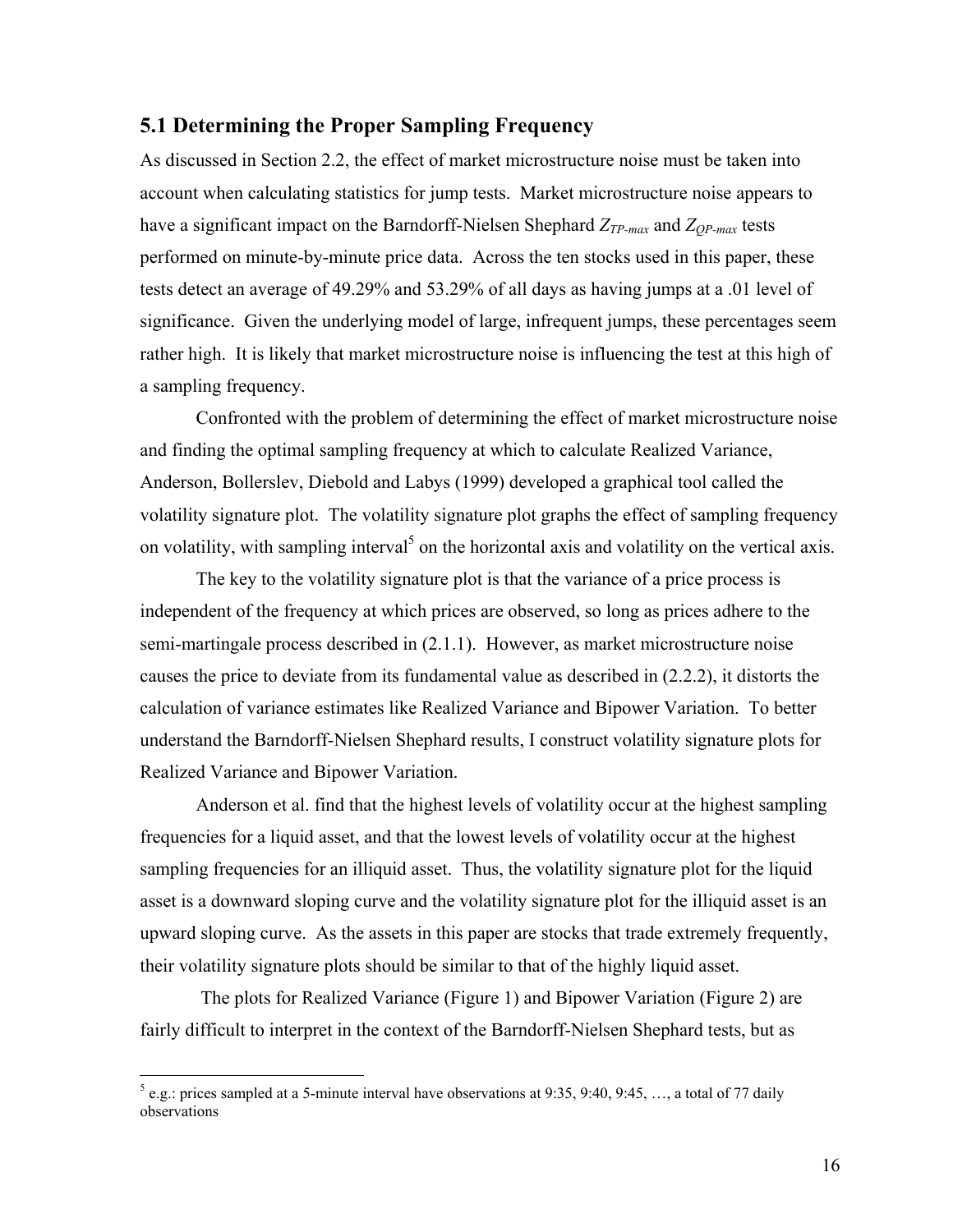expected, the value of each variance measure decreases as the sampling interval increases, particularly in the 1-minute to 5-minute segment of the graph. For the Microstructure Noise Robust Jiang Oomen tests, it seems appropriate to sample prices at a 10-minute interval when estimating the integrated variance, given the relatively high levels of Bipower Variation at the highest sampling frequencies.

To further examine the effect of market microstructure noise on the Barndorff-Nielsen Shephard results above, I plot the relation between Relative Jump and sampling frequency for the ten stocks, employing the idea behind the volatility signature plot. Interestingly, this Relative Jump signature plot (Figure 3) is more revealing than the volatility signature plots in Figures 1 and 2. In this plot, Relative Jump decreases drastically as the sampling frequency decreases from the highest levels, stabilizes between the 5-minute and 11-minute sampling intervals, and begins increasing at lower frequencies, implying the emergence of sampling error. Given this information, it seems appropriate to sample prices at frequencies in the flat portion of the plot when performing the Barndorff-Nielsen Shephard tests on this data. I also sample prices at these frequencies when performing the other jump tests for the sake of comparability. While signature plots for the other jump test statistics might be instructive, they are not integral to the results of this paper and are omitted.

### **5.2 Effects of Sampling Frequency on Jump Tests**

As discussed above, one can sample high-frequency stock price data at intervals of 5 to 11 minutes to diminish the effects of market microstructure noise. These sampled data contain most of the same information as the original data, only without market microstructure noise, so one could reasonably expect that a jump test performed on the same data sampled at two different frequencies would detect jumps on the same days. However, this is not the case, as the choice of sampling frequency affects both the number of jumps detected as well as the timing of those jumps for each of the tests described in Section 3.

 To examine these effects, I performed each jump test on the stock price data described in Section 4 sampled at 1-minute, 5-minute, 10-minute, and 15-minute intervals. For the Aїt-Sahalia Jacod test, instead of using the sample intervals above, I use a base sampling interval of 1 minute and *k* values of 2, 3, and 4. I make this distinction because they perform their test at sampling intervals of 5 seconds to 30 seconds in their paper, so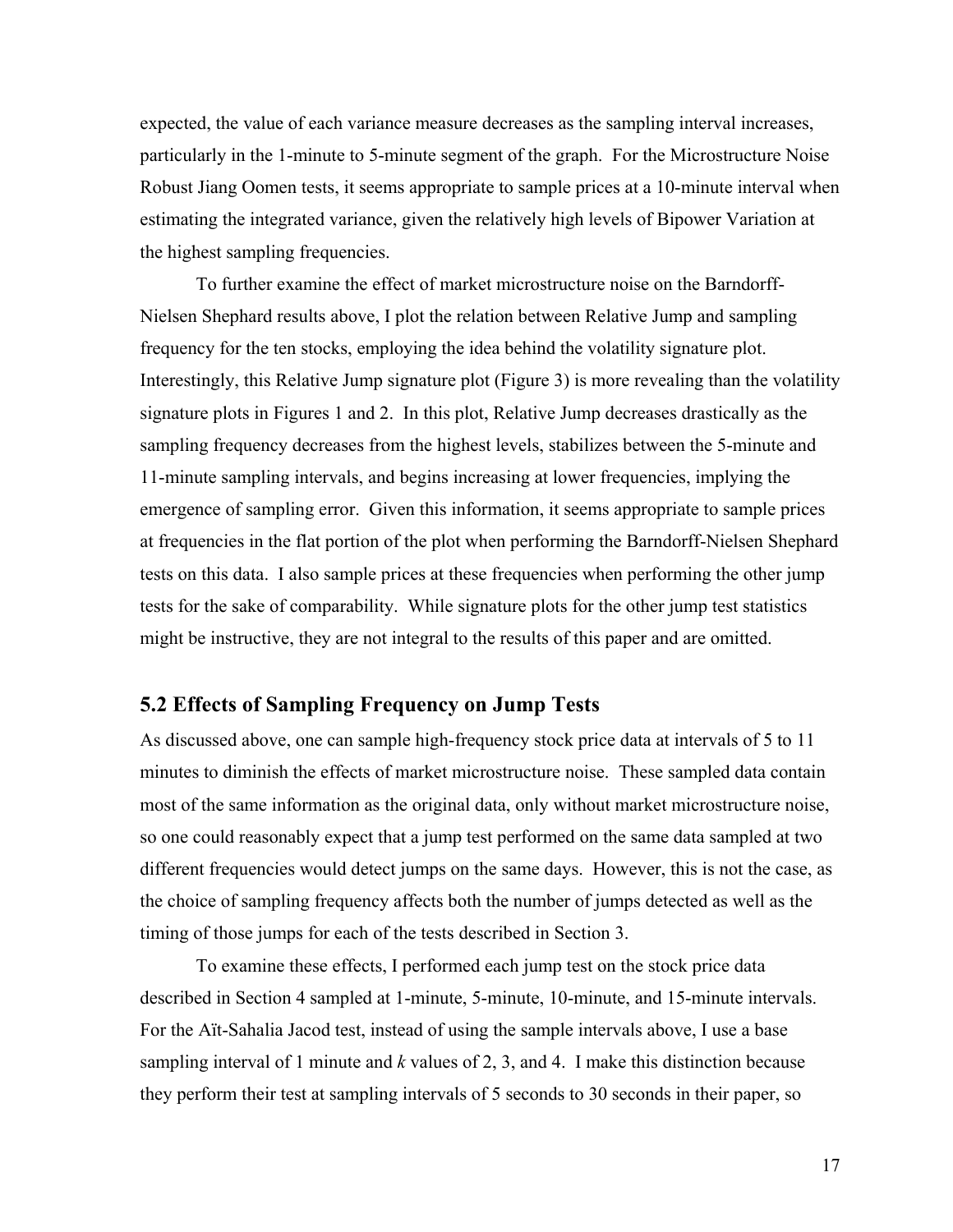sampling intervals longer than 1 minute seem inappropriate. The comparison of different values of *k* for this test will provide similar insight to the comparison of different sampling frequencies for the other jump tests.

Table 1 presents the results of these tests performed at a .01 level of significance. The top four rows of each table contain the average percentage of jump days out of total days. It is worth noting that each test detects that more than one percent of the total days have jumps in them, using data sampled at all four intervals. Thus, the results presented here are not solely based on chance. The bottom six rows contain the average percentage of common jump days out of total days between each pair of sampling intervals. The results in Table 1 are averaged evenly across the ten stocks. Since the number of days of data available differs among the stocks in the sample, the results in Additional Table 2 in the Appendix are weighted by the number of days available for each stock. However, this distinction has a minimal effect on the results.

 There is a distinct pattern in the amounts of jump days detected at different sampling frequencies for these jump tests. As the sampling interval increases from 1 to 15 minutes, there is a noticeable decrease in the number of jump days detected by each jump test. For the Aїt-Sahalia Jacod test, the number of jump days detected decreases as *k* increases and the base sampling interval is 1 minute.

 The Barndorff-Nielsen Shephard tests detect an extremely high number of jumps with the 1-minute price data, suggesting that they perform particularly poorly in the presence of market microstructure noise. Although the Jiang Oomen and Lee Mykland tests do not exhibit as extreme a drop in the amount of jumps detected between the 1-minute and 5 minute intervals, they still appear to be influenced by noise at the 1-minute level. The results of the Microstructure Noise Robust Jiang Oomen tests exhibit a similar pattern, indicating that there may be a problem with the noise correction at these sampling intervals.

 While it is interesting that these tests find different numbers of jump days at different sampling frequencies, the most surprising result of this study is that the timing of these jump days varies between samples. The percentage of jump days out of total days that are common between two sampling frequencies is only a fraction of the percentage of jump days detected at each sampling frequency for every test and every pair of sampling frequencies. Furthermore, there does not appear to be any trend where high-frequency or low-frequency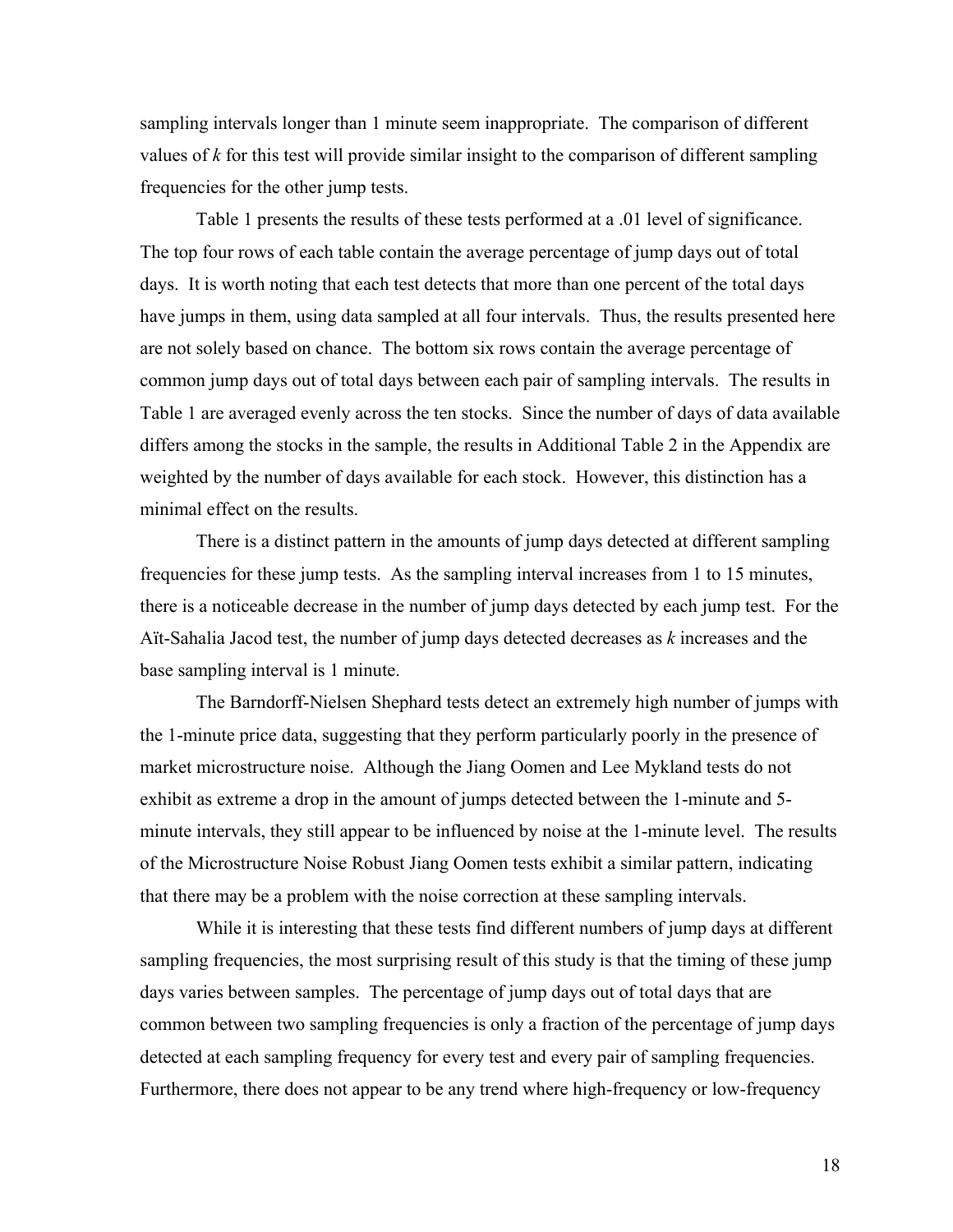samples perform better among each other. This result is also surprising, as the tests are based on statistics that converge to their distributions as the number of observations approaches infinity, or as the sampling interval approaches zero.

### **5.3 Incoherence Among Jump Tests**

Since these jump tests are all designed to measure the same phenomenon, extreme movements in asset prices, one might also reasonably expect that they would detect the same jumps. Tables 2 and 3 contain contingency matrices for the jump tests performed with prices sampled at 1-minute and 5-minute intervals, respectively. Each element of these matrices represents the average percentage of jump days out of total days that are common between the test on the row and the test on the column. The diagonal of each matrix contains the percentage of jump days out of total days detected by each test individually. The results are weighted evenly across stocks, rather than by the number of days of data available for each stock. Results weighted by the number of days of data available for each stock are presented in Additional Tables 3 and 4 in the Appendix, although this weighting has a minimal effect on the results.

 There are several noteworthy results of this study. First, the Jiang Oomen Logarithmic and Ratio tests appear to detect the exact same jumps, as evidenced by Tables 2 and 3. The Microstructure Noise Robust Logarithmic and Ratio tests exhibit the same pattern. Furthermore, the Jiang Oomen Difference test is significantly more coherent with the Logarithmic and Ratio tests than it is with any other test. This pattern of coherence between tests by the same author appears in the results for the Microstructure Noise Robust tests and the Barndorff-Nielsen Shephard tests as well.

However, there appears to be little coherence among tests by different authors. Since the jump tests are based on statistics that converge to their distributions as the number of observations approaches infinity, one might expect the percentage of common jump days between these tests to increase as the sampling frequency increases. Surprisingly, that pattern does not appear in any significant sense between the 5-minute and 1-minute tables. The numbers are indeed higher in the 1-minute tables, particularly comparing the Jiang Oomen tests to the Barndorff-Nielsen Shephard and Lee Mykland tests, but this pattern is attributable to the higher percentage of jump days detected by these tests at this frequency.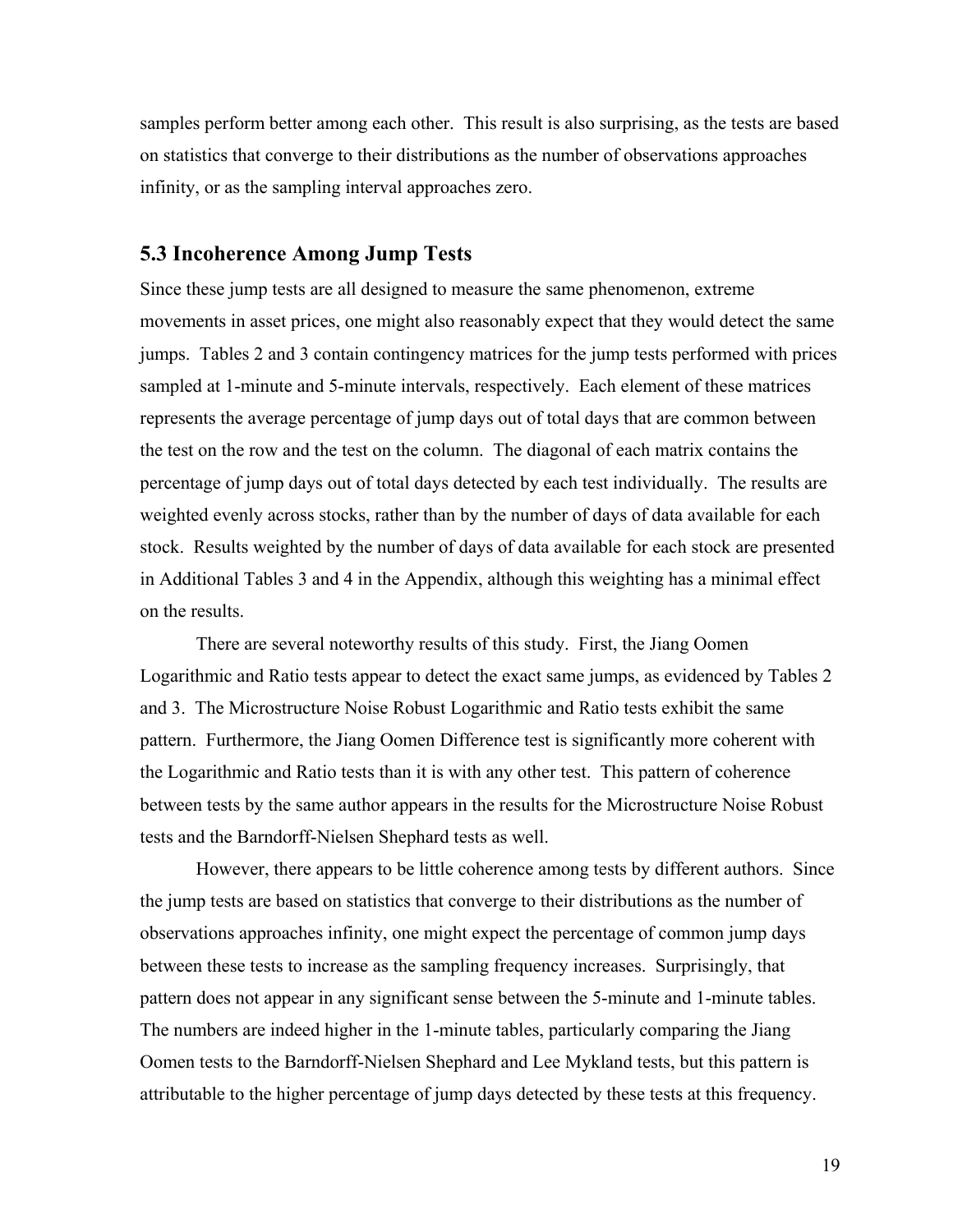### **6. Interpretation of Results**

While the authors of the jump tests described in Section 3 spent a great deal of time running simulations to test the accuracy and consistency of their tests, they all spent less time discussing the application of their tests to actual asset price data. Of course, the purpose of theses tests is to apply them to real stock data to learn more about their price paths. The results in Section 5 raise doubts about the validity and consistency of these tests when applied to stock price data.

This study demonstrates that the jump tests are susceptible to market microstructure noise, as evidenced by the Relative Jump volatility signature plot in Figure 3. This plot indicates that the contribution of jumps to total variance is 13% for the 1-minute price data, whereas the contribution of jumps to total variance is only 7% for the 2-minute data. Such a large drop in Relative Jump between price data sampled at 1-minute and 2-minute intervals implies that the Barndorff-Nielsen Shephard test statistics will be vastly different when performed on those two sets of data. This is a serious problem with the Barndorff-Nielsen Shephard tests that the authors might consider addressing in future revisions of the tests.

Furthermore, each jump test is inconsistent among price data sampled at different frequencies. This is an important finding of the study, as the problem cannot be easily resolved when applying the tests to real stock price data. Sampling prices at frequencies lower than the highest available appears to mitigate the effect of market microstructure noise, as evidenced by the results for the Barndorff-Nielsen Shephard tests. However, there is no clear pattern in Table 1 that suggests a solution to the inconsistencies in the jump tests due to the frequency at which price data are sampled.

 These results cast doubt on the applicability of these jump tests to actual price data, and have major implications for authors who use the tests to detect jumps in the financial markets in their research. For instance, Tauchen and Zhou (2006) use the Barndorff-Nielsen *ZTP-max* test to detect jumps in S&P 500 Index prices sampled at 5-minute interval. They then derive the distribution of the jumps and use the time-varying jump volatility to forecast investment grade bond spread indices, finding that S&P 500 jump volatility is a more effective predictor of bond spreads than interest rates, market volatility, and other risk factors. In a similar paper, Zhang, Zhou and Zhu (2005) use the Barndorff-Nielsen  $Z_{TP-max}$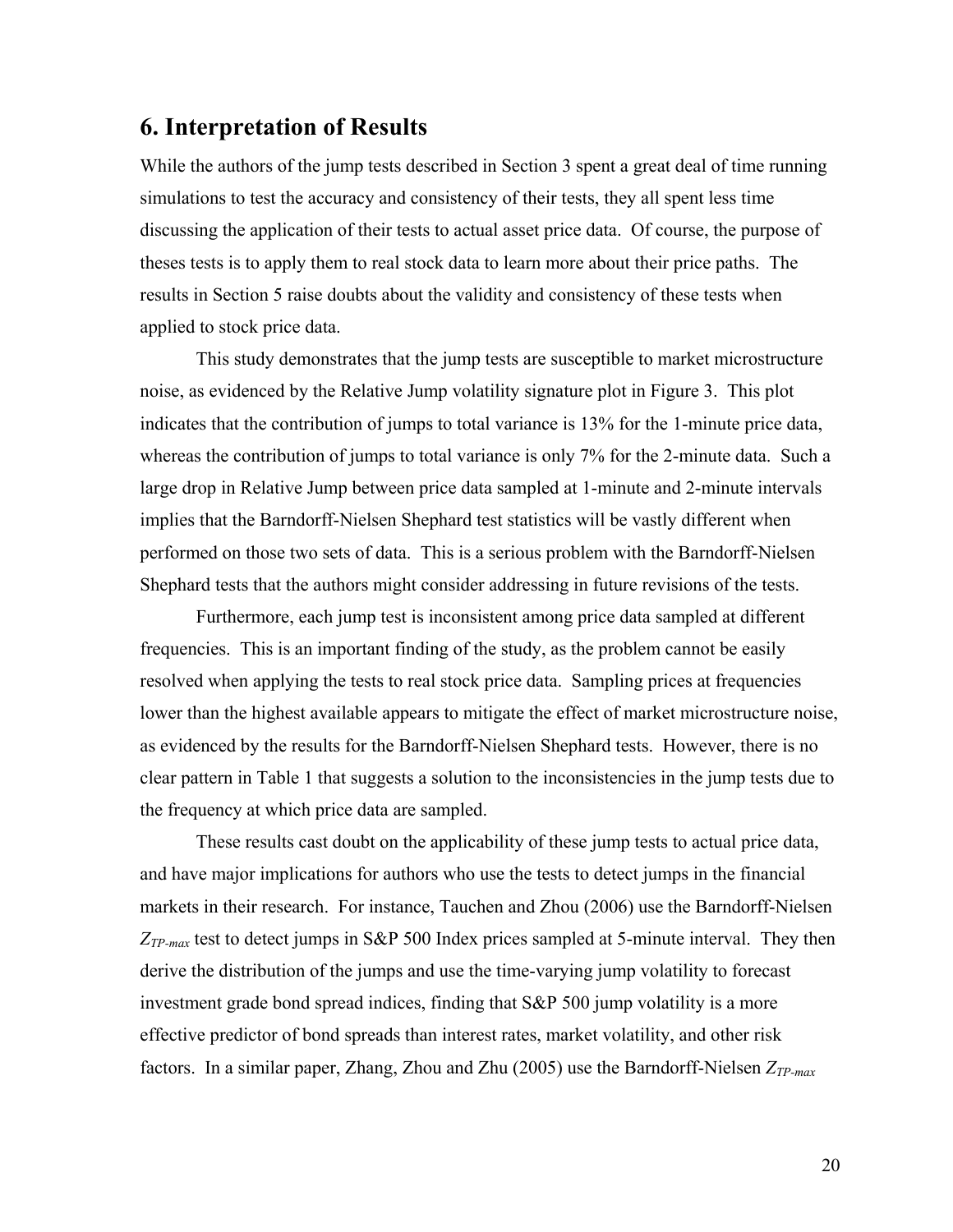test to detect jumps in individual equity prices sampled at a 5-minute interval and use the time-varying jump volatility to forecast Credit Default Swap spreads.

The results in Table 1 suggest that these authors might have found different results if they had chosen to sample price data at a different frequency. While this problem certainly does not preclude the usefulness of jump detection tests, it is worth taking into account when applying the tests to financial data. Moreover, these authors conduct their studies under the assumption of large and rare jumps. The results in Tables 2 and 3 suggest that the different jump tests are detecting different types of jump-like movements, be they large and rare jumps, small and frequent jumps, or simply noise. Thus, one should not assume that the model of large and rare jumps fully describes the jump-like phenomena in the financial markets.

 One potential pitfall of my study is that the sampling frequencies chosen for the purpose of comparison in this paper may not all necessarily be appropriate for every jump test. For instance, Aїt-Sahalia and Jacod (2008) perform their test on stock price data sampled at intervals of 5 seconds to 30 seconds, finding that the test statistic is more consistent with prices sampled at higher frequencies. This suggests that performing the tests on data sampled at lower frequencies will lead to inconsistencies in the results. Moreover, Lee and Mykland (2007) perform their test on price data sampled at a 15-minute interval, so the higher frequencies used in this paper may not be appropriate. Also, they perform their test at a .05 level of significance, so my choice of a .01 level of significance may be too far into the tail of the exponential distribution of the test statistic.

### **7. Conclusion**

This paper applies recently developed tests for jumps in asset price movements to a set of highly liquid equities, with prices sampled at a variety of intervals. It finds that the choice of sampling interval impacts both the number of jumps as well as the timing of jumps detected by these tests. It also finds that among each other, these tests detect different amounts and timing of jumps when performed on the same data. These findings should motivate authors of jump detection tests to reconsider the applicability of their tests to stock price data and to address the impact of market microstructure noise and the choice of sampling frequency on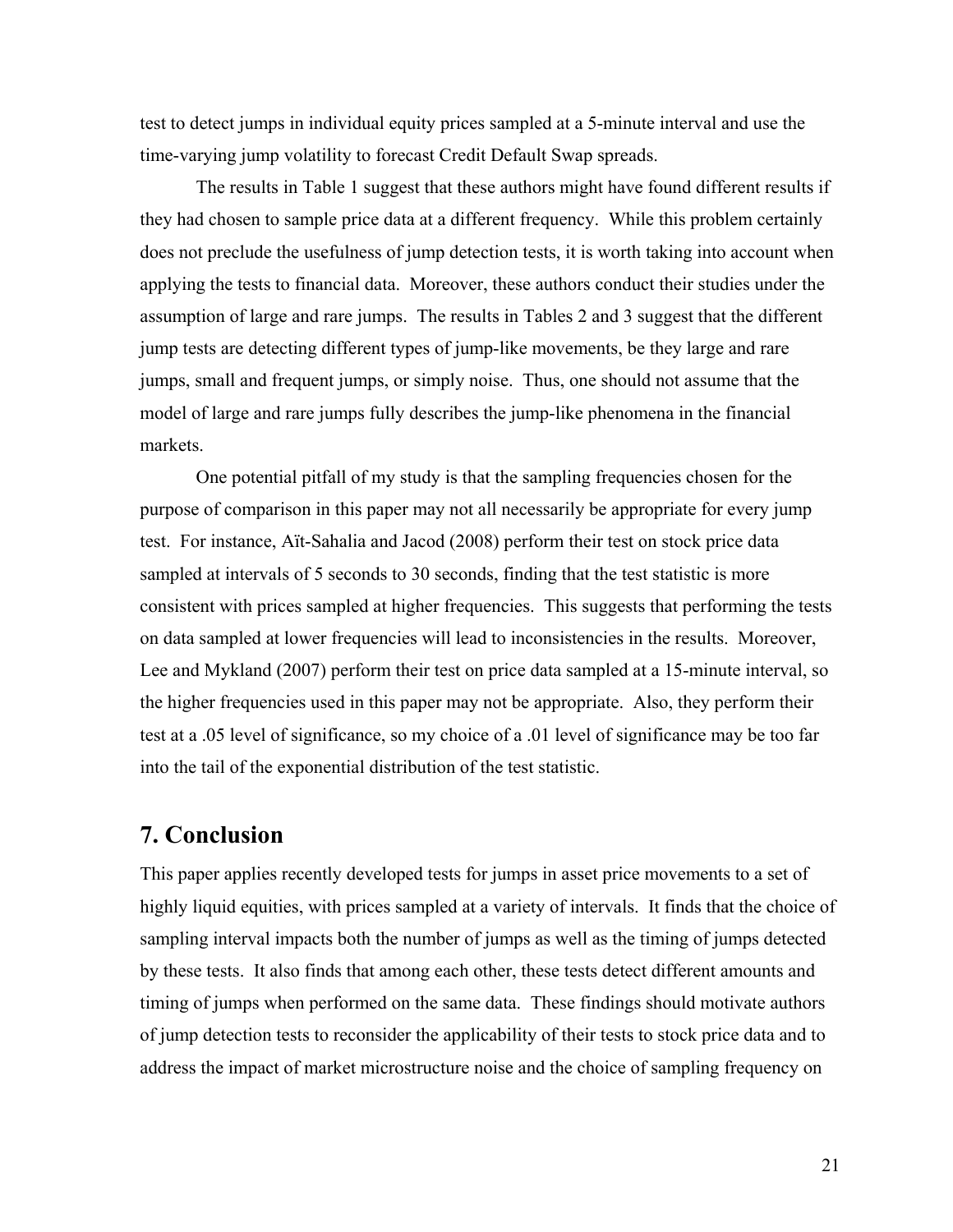their tests. Furthermore, authors who apply these tests to stock price data in their research should reconsider the validity of their results.

 To further examine the impact of sampling frequency on jump detection tests, it will be necessary to obtain stock price data collected at sampling frequencies higher than 385 observations per day and perform the tests on these data, to determine whether the results of the tests converge as the number of observations per day approaches infinity. Beyond this, it will be necessary to conduct Monte Carlo simulations to see if this problem is a result of market factors or the properties of the tests.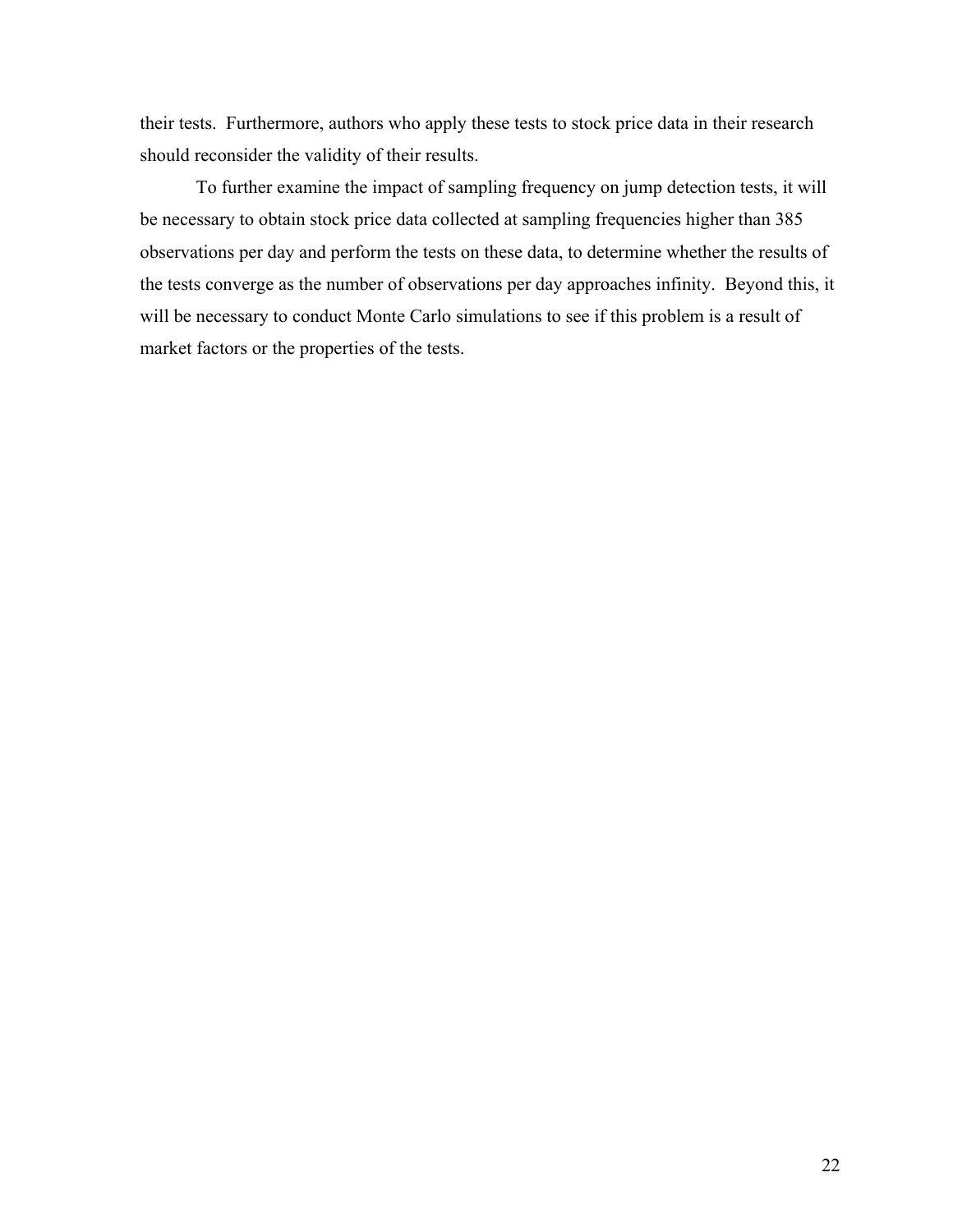# **8. Tables**

Throughout this section, the following abbreviations will be used:

 $Z_{TP}$ : Barndorff-Nielsen Shephard test using Tri-Power Quarticity (3.1.8)

Z<sub>OP</sub>: Barndorff-Nielsen Shephard test using Quad-Power Quarticity (3.1.9)

JO<sub>D</sub>: Jiang Oomen Difference test (3.2.5)

 $JO_L$ : Jiang Oomen Logarithmic test (3.2.6)

JOR: Jiang Oomen Ratio test (3.2.7)

MNR<sub>D</sub>: Microstructure Noise Robust Jiang Oomen Difference test (3.2.9)

MNRL: Microstructure Noise Robust Jiang Oomen Logarithmic test (3.2.10)

MNRR: Microstructure Noise Robust Jiang Oomen Ratio test (3.2.11)

LM: Lee Mykland test (3.3.3)

ASJ: Aїt-Sahalia Jacod test (3.4.2)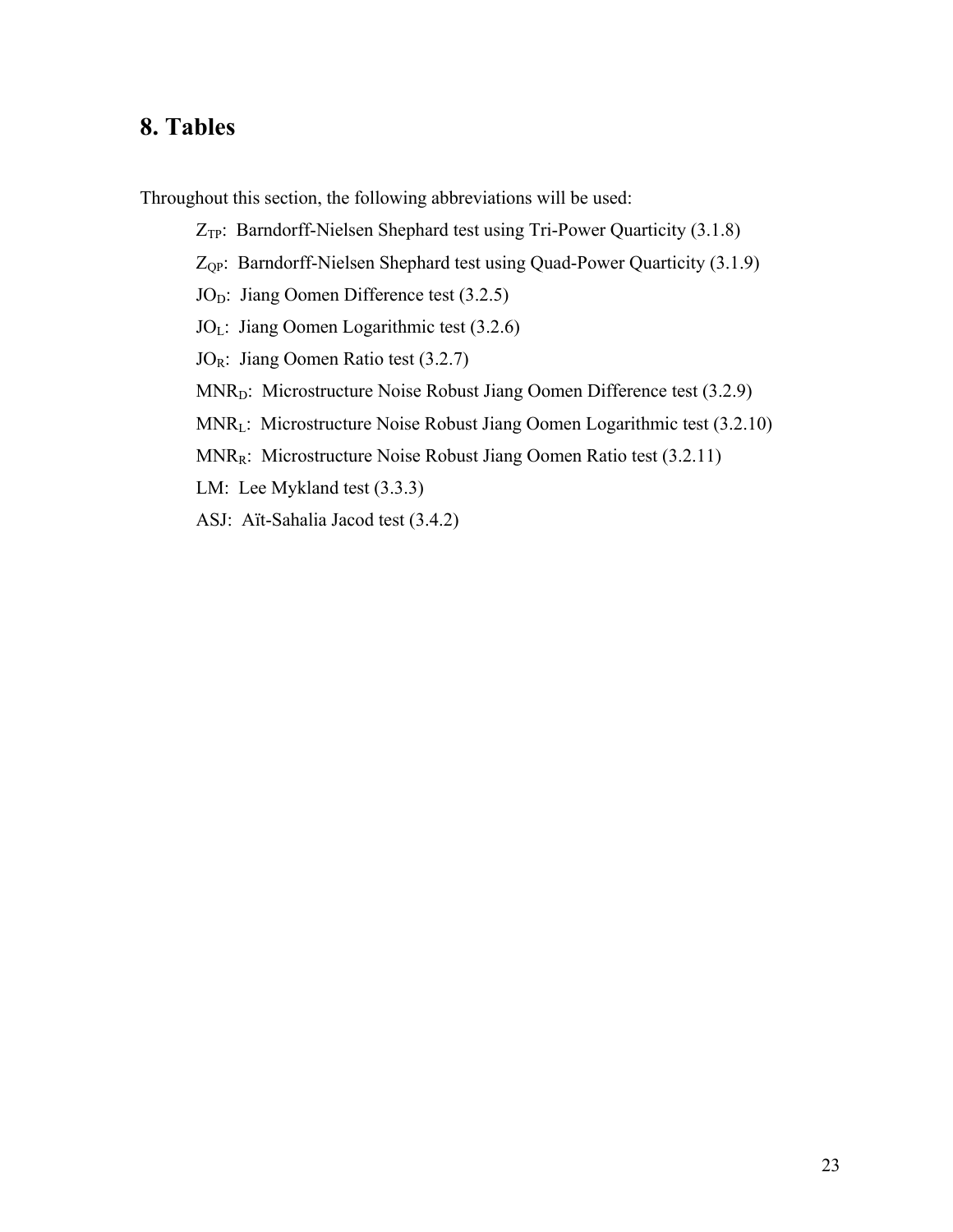#### Table 1\*

|                    | $Z_{TP}$ | $Z_{OP}$ | $JO_D$ | JO <sub>L</sub> | $JO_R$ | $MNR_D$ | $MNR_L$ | $MNR_R$ | LM    | $ASJ**$                  |
|--------------------|----------|----------|--------|-----------------|--------|---------|---------|---------|-------|--------------------------|
| 1m jump days       | .4929    | .5329    | .1785  | .1504           | .1504  | .1133   | .1614   | .1613   | .2015 |                          |
| 5m jump days       | .0885    | .1018    | .1037  | .0852           | .0850  | .0909   | .0882   | .0881   | .0505 | .1530                    |
| 10m jump days      | .0694    | .0761    | .0869  | .0624           | .0624  | .0829   | .0639   | .0638   | .0368 | .1228                    |
| 15m jump days      | .0638    | .0698    | .0847  | .0509           | .0509  | .0837   | .0523   | .0521   | .0267 | .0982                    |
| $1m$ , 5m days     | .0519    | .0652    | .0601  | .0490           | .0489  | .0372   | .0504   | .0504   | .0346 | $\overline{\phantom{a}}$ |
| $1m$ , $10m$ days  | .0373    | .0449    | .0456  | .0342           | .0342  | .0289   | .0337   | .0336   | .0229 | $\overline{a}$           |
| $1m$ , $15m$ days  | .0338    | .0406    | .0425  | .0271           | .0271  | .0279   | .0256   | .0255   | .0173 | $\overline{\phantom{a}}$ |
| $5m$ , 10 $m$ days | .0119    | .0151    | .0447  | .0369           | .0368  | .0393   | .0302   | .0302   | .0214 | .0786                    |
| $5m$ , $15m$ days  | .0085    | .0108    | .0370  | .0268           | .0267  | .0335   | .0214   | .0213   | .0150 | .0710                    |
| $10m$ , $15m$ days | .0121    | .0142    | .0388  | .0267           | .0267  | .0369   | .0184   | .0183   | .0159 | .0676                    |

Inconsistency in the Number and Timing of Jumps Detected by Tests

|  | Performed on Stock Prices Sampled at Different Intervals |
|--|----------------------------------------------------------|
|  |                                                          |

The rows titled 1m jump days, 5m jump days, 10m jump days, and 15m jump days contain the percentage of jump days out of total days for each sampling interval, averaged over the stocks in the sample. The rows titled 1m, 5m days; 1m, 10m days; 1m, 15m days; 5m, 10m days; 5m, 15m days; and 10m, 15m days contain the percentage of common jump days out of total days among each pair of sampling intervals, averaged over the stocks in the sample. All of the tests were performed at a .01 level of significance. The results presented in this table are averaged over the ten stocks in the sample, with no weighting for the number of days of data available for each stock. This means that the percentages are calculated individually for each stock, then they are summed and divided by ten. An alternative weighting scheme is presented in Additional Table 2 in the Appendix.

The jump tests all detect different numbers of jumps when performed on price data sampled at different frequencies, as evidenced by the top four rows of the table. Furthermore, the jump tests all detect different timings of jumps between different frequencies, as evidenced by the values in the bottom six rows, which are drastically lower than the values in the top four rows, meaning that there are few common days detected by each test among different sampling frequencies.

\*: Explanations of the abbreviations used in the column headers can be found at the beginning of this section. \*\*: The Aït-Sahalia Jacod tests were performed at a 1-minute base sampling interval with  $k = 2, 3, 4$ . This choice is explained in Section 5.2.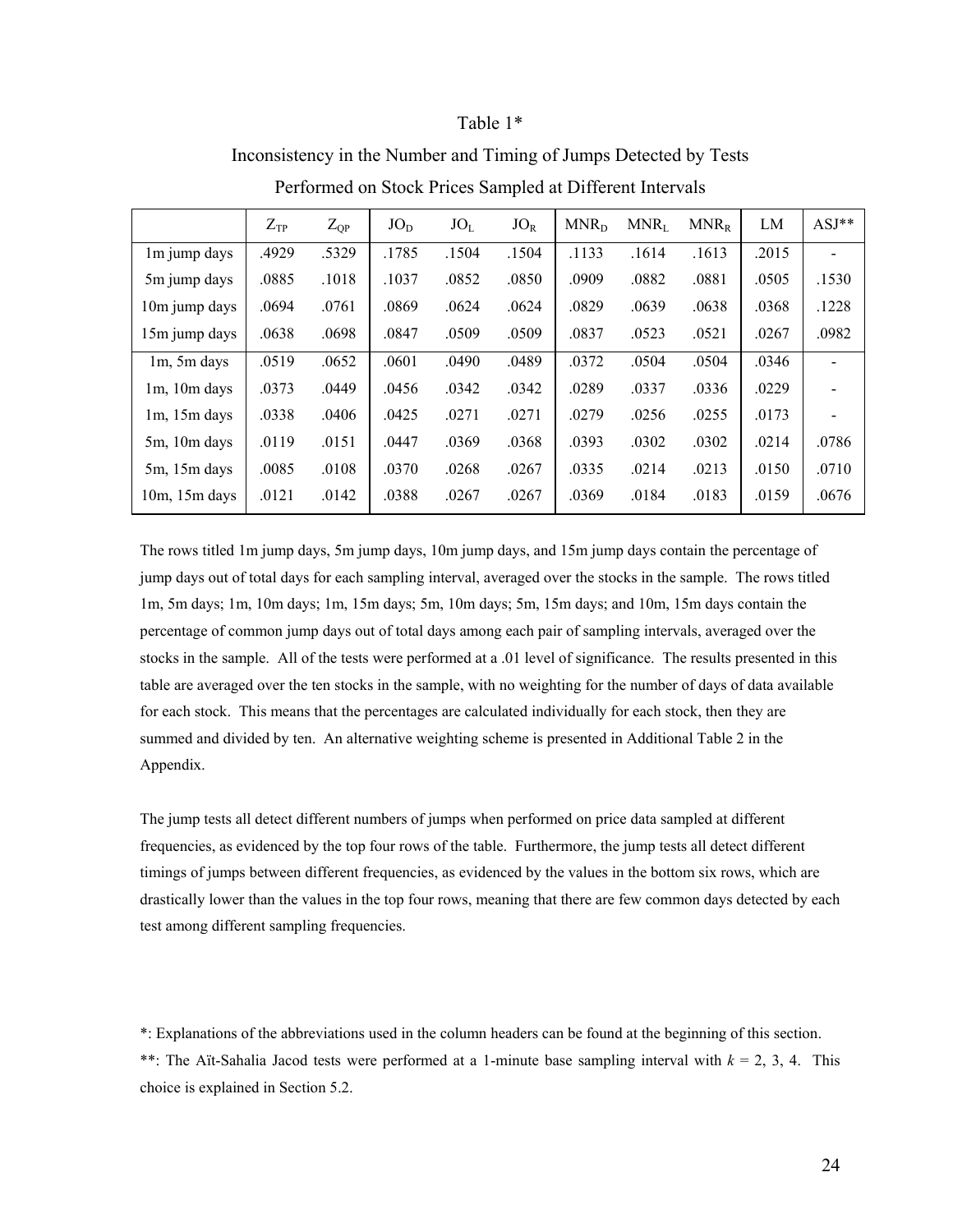#### Table 2\*

|                 | $Z_{TP}$ | $Z_{OP}$ | $JO_D$ | JO <sub>L</sub> | $JO_R$ | $MNR_D$ | $MNR_{L}$ | $MNR_R$ | LM    | $ASJ^*$ |
|-----------------|----------|----------|--------|-----------------|--------|---------|-----------|---------|-------|---------|
| $Z_{TP}$        | .4929    |          |        |                 |        |         |           |         |       |         |
| $Z_{QP}$        | .4917    | .5329    |        |                 |        |         |           |         |       |         |
| $JO_D$          | .1051    | .1137    | .1785  |                 |        |         |           |         |       |         |
| JO <sub>L</sub> | .0842    | .0916    | .1502  | .1504           |        |         |           |         |       |         |
| $JO_R$          | .0842    | .0916    | .1502  | .1504           | .1504  |         |           |         |       |         |
| $MNR_D$         | .0621    | .0674    | .1133  | .0987           | .0987  | .1133   |           |         |       |         |
| $MNR_{L}$       | .0941    | .1018    | .1560  | .1433           | .1433  | .0948   | .1614     |         |       |         |
| $MNR_R$         | .0941    | .1017    | .1559  | .1433           | .1433  | .0948   | .1613     | .1613   |       |         |
| LM              | .1148    | .1248    | .0651  | .0607           | .0607  | .0443   | .0609     | .0609   | .2015 |         |
| $ASJ**$         | .0634    | .0677    | .0229  | .0194           | .0194  | .0066   | .0241     | .0241   | .0117 | .0931   |

Incoherence among Tests by Different Authors in the Number and Timing of Jumps Detected in Stock Price Data Sampled at a 1-Minute Interval

Each cell of this table contains the percentage of common jump days out of total days among the two jump tests on the row and column header, averaged over the stocks in the sample. The diagonal elements are the percentage of jump days out of total days detected by each test individually, averaged over the stocks in the sample. The jump tests are performed on price data sampled at a 1-minute interval. The results presented in this table are averaged over the ten stocks in the sample, with no weighting for the number of days of data available for each stock. This means that the percentages are calculated individually for each stock, then they are summed and divided by ten. An alternative weighting scheme is presented in Additional Table 3 in the Appendix.

Jump tests by the same author detect similar numbers of jump days, as well as similar timing of these jumps. However, jump tests by different authors detect different numbers of jump days with different timings, as evidenced by the non-diagonal values, which are drastically lower than the values on the diagonal.

\*: Explanations of the abbreviations used in the row and column titles can be found at the beginning of this section.

\*\*: The Aït-Sahalia Jacod tests were performed at a 1-minute base sampling interval with  $k = 2$ .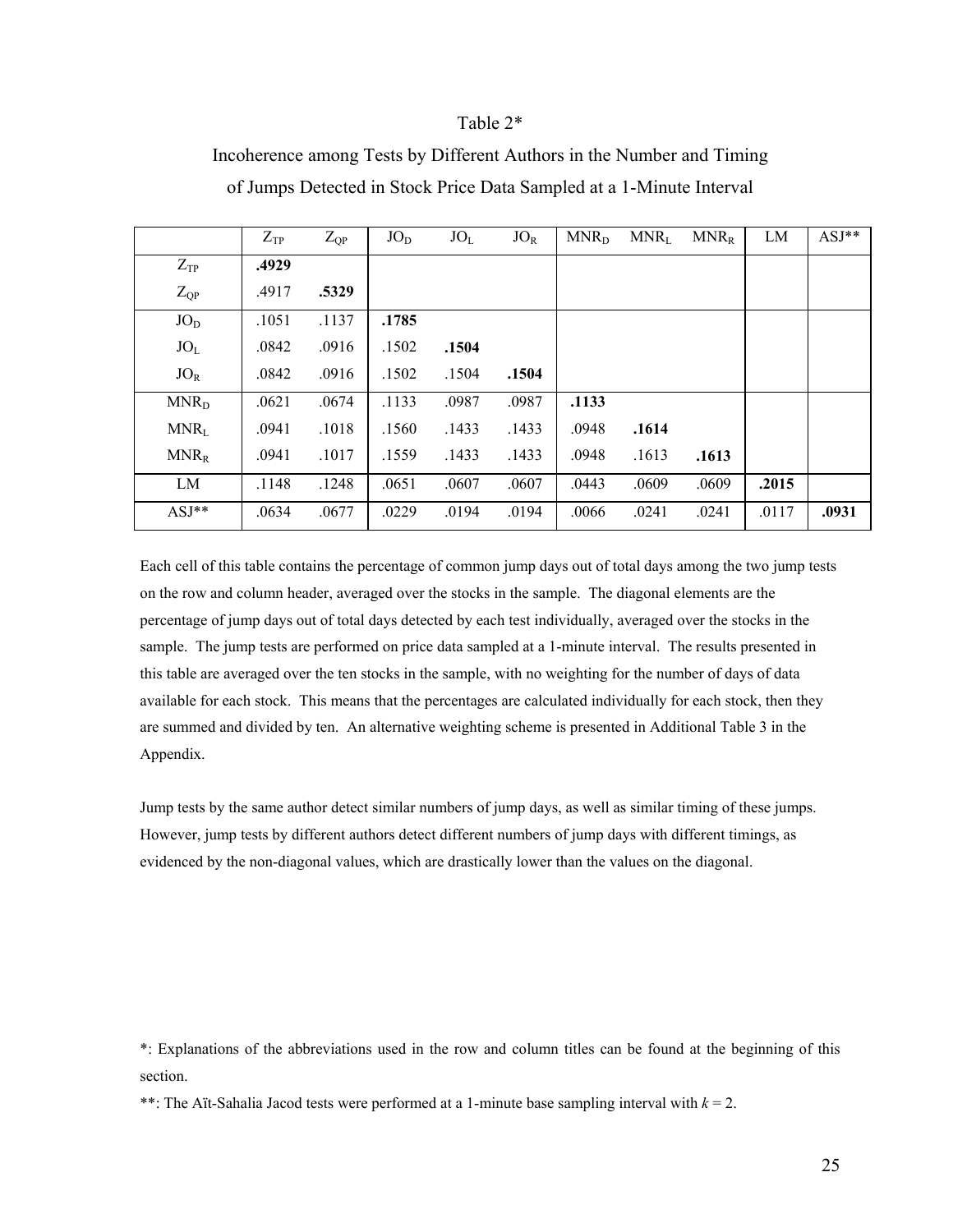#### Table 3\*

|                  | $Z_{TP}$ | $Z_{OP}$ | $JO_D$ | JO <sub>L</sub> | $JO_R$ | $MNR_D$ | $MNR_{L}$ | $MNR_{R}$ | LM    | $ASJ**$ |
|------------------|----------|----------|--------|-----------------|--------|---------|-----------|-----------|-------|---------|
| $Z_{TP}$         | .0885    |          |        |                 |        |         |           |           |       |         |
| $Z_{QP}$         | .0868    | .1018    |        |                 |        |         |           |           |       |         |
| $JO_D$           | .0273    | .0305    | .1037  |                 |        |         |           |           |       |         |
| JO <sub>L</sub>  | .0212    | .0239    | .0831  | .0852           |        |         |           |           |       |         |
| $JO_R$           | .0212    | .0239    | .0830  | .0850           | .0850  |         |           |           |       |         |
| MNR <sub>D</sub> | .0246    | .0274    | .0909  | .0733           | .0731  | .0909   |           |           |       |         |
| $MNR_L$          | .0235    | .0265    | .0823  | .0741           | .0741  | .0698   | .0882     |           |       |         |
| $MNR_R$          | .0235    | .0265    | .0823  | .0741           | .0741  | .0698   | .0881     | .0881     |       |         |
| LM               | .0152    | .0170    | .0185  | .0176           | .0176  | .0164   | .0170     | .0170     | .0505 |         |
| $ASJ**$          | .0014    | .0018    | .0054  | .0048           | .0048  | .0032   | .0058     | .0058     | .0012 | .0182   |

### Incoherence among Tests by Different Authors in the Number and Timing of Jumps Detected in Stock Price Data Sampled at a 5-Minute Interval

Each cell of this table contains the percentage of common jump days out of total days among the two jump tests on the row and column header, averaged over the stocks in the sample. The diagonal elements are the percentage of jump days out of total days detected by each test individually, averaged over the stocks in the sample. The jump tests are performed on price data sampled at a 5-minute interval. The results presented in this table are averaged over the ten stocks in the sample, with no weighting for the number of days of data available for each stock. This means that the percentages are calculated individually for each stock, then they are summed and divided by ten. An alternative weighting scheme is presented in Additional Table 4 in the Appendix.

Jump tests by the same author detect similar numbers of jump days, as well as similar timing of these jumps. However, jump tests by different authors detect different numbers of jump days with different timings, as evidenced by the non-diagonal values, which are drastically lower than the values on the diagonal.

\*: Explanations of the abbreviations used in the row and column titles can be found at the beginning of this section.

\*\*: The Aït-Sahalia Jacod tests were performed at a 5-minute base sampling interval with  $k = 2$ .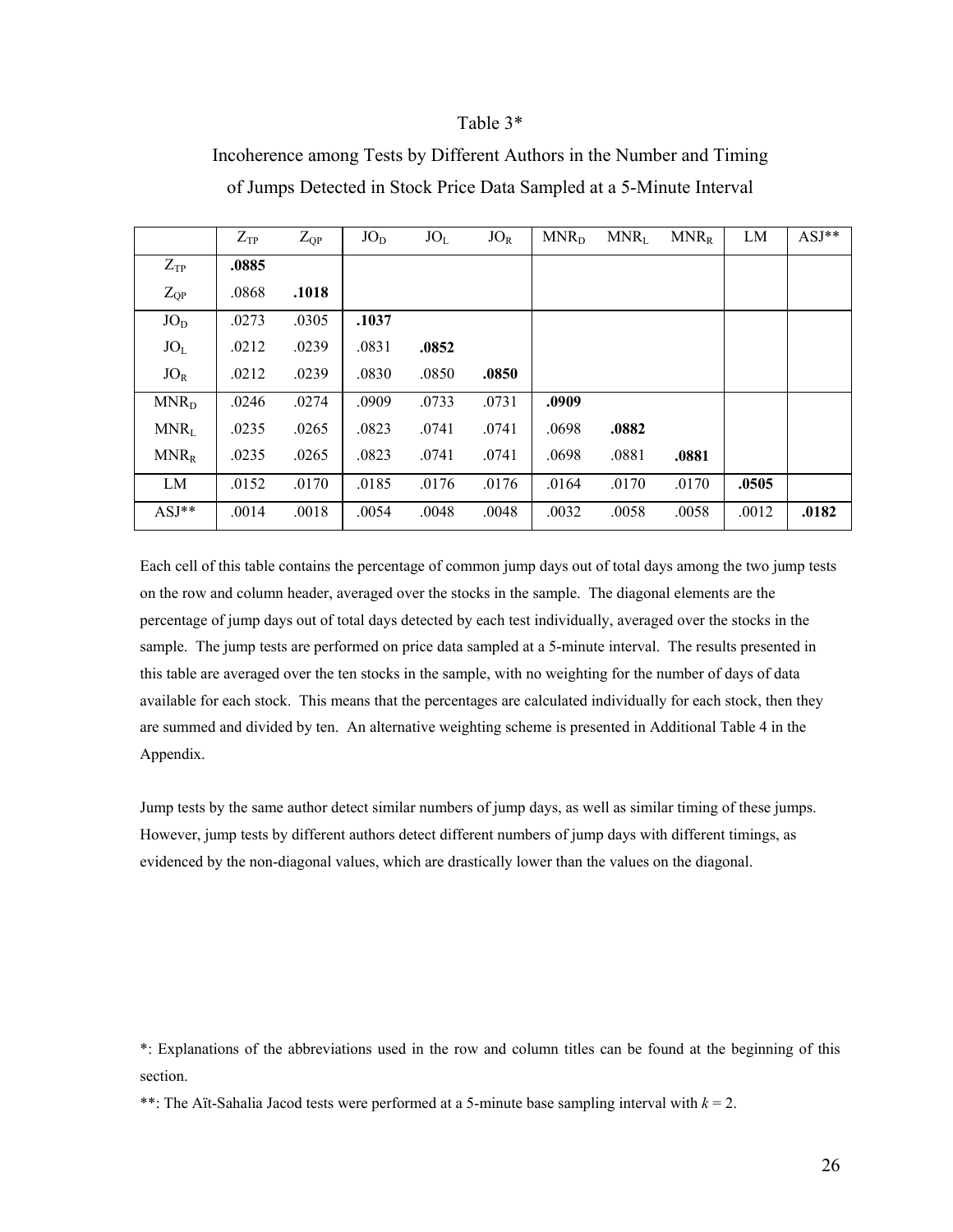# **9. Figures**

Figure 1 Volatility Signature Plot Demonstrating the Impact of Market Microstructure Noise on Realized Variance when Calculated with High-Frequency Stock Price Data



Each point on this graph represents the average value of Realized Variance (3.1.2) over the stocks in the sample, with prices sampled at the interval on the horizontal axis. The sampling intervals used for this plot range from 1 minute to 30 minutes. The theory behind this plot is explained in Section 5.1.

The downward sloping curve here is similar to the shape of the volatility signature plot for a highly liquid asset in Anderson et al. (1999), as expected. The sharp drop in the level of Realized Variance as the sampling interval increases from 1 to 5 minutes demonstrates the effect of market microstructure noise on the calculation.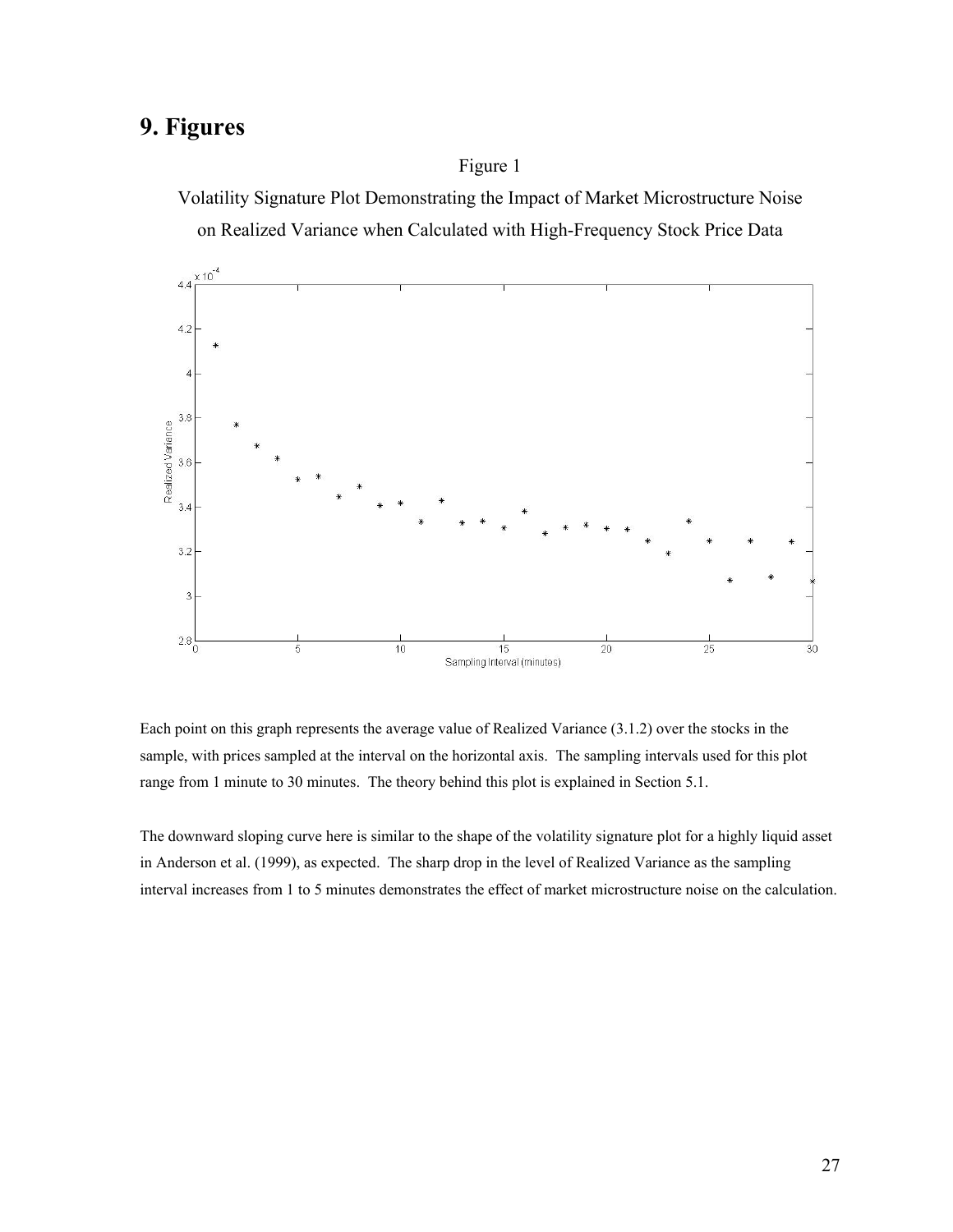### Figure 2

Volatility Signature Plot Demonstrating the Impact of Market Microstructure Noise on Bipower Variation when Calculated with High-Frequency Stock Price Data



Each point on this graph represents the average value of Bipower Variation (3.1.3) over the stocks in the sample, with prices sampled at the interval on the horizontal axis. The sampling intervals used for this plot range from 1 minute to 30 minutes. The theory behind this plot is explained in Section 5.1.

The downward sloping curve here is similar to the shape of the volatility signature plot for a highly liquid asset in Anderson et al. (1999), as expected. The drop in the level of Bipower Variation as the sampling interval increases from 1 to 5 minutes demonstrates the effect of market microstructure noise on the calculation.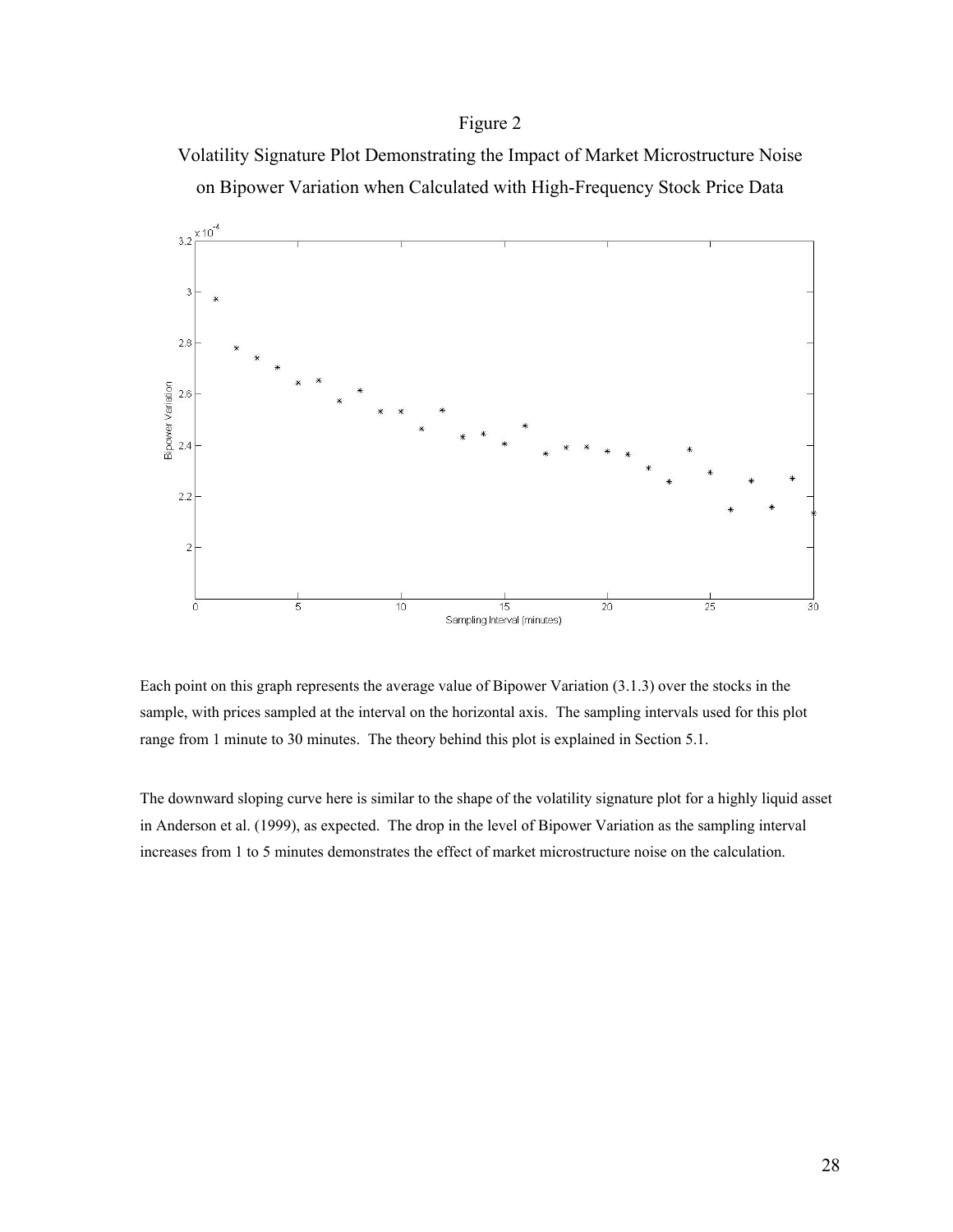### Figure 3

Relative Jump Signature Plot Demonstrating the Impact of Market Microstructure Noise on Relative Jump when Calculated with High-Frequency Stock Price Data



Each point on this graph represents the average value of Relative Jump (3.1.4) over the stocks in the sample, with prices sampled at the interval on the horizontal axis. The sampling intervals used for this plot range from 1 minute to 30 minutes. The theory behind this plot is explained in Section 5.1.

The sharp drop in the level of Relative Jump as the sampling interval increases from 1 to 5 minutes demonstrates the effect of market microstructure noise on the calculation. The relatively flat region in the plot between the 5-minute and 11-minute sampling intervals suggests that is appropriate to sample prices at these intervals to mitigate the effects of market microstructure noise when performing the Barndorff-Nielsen Shephard jump tests.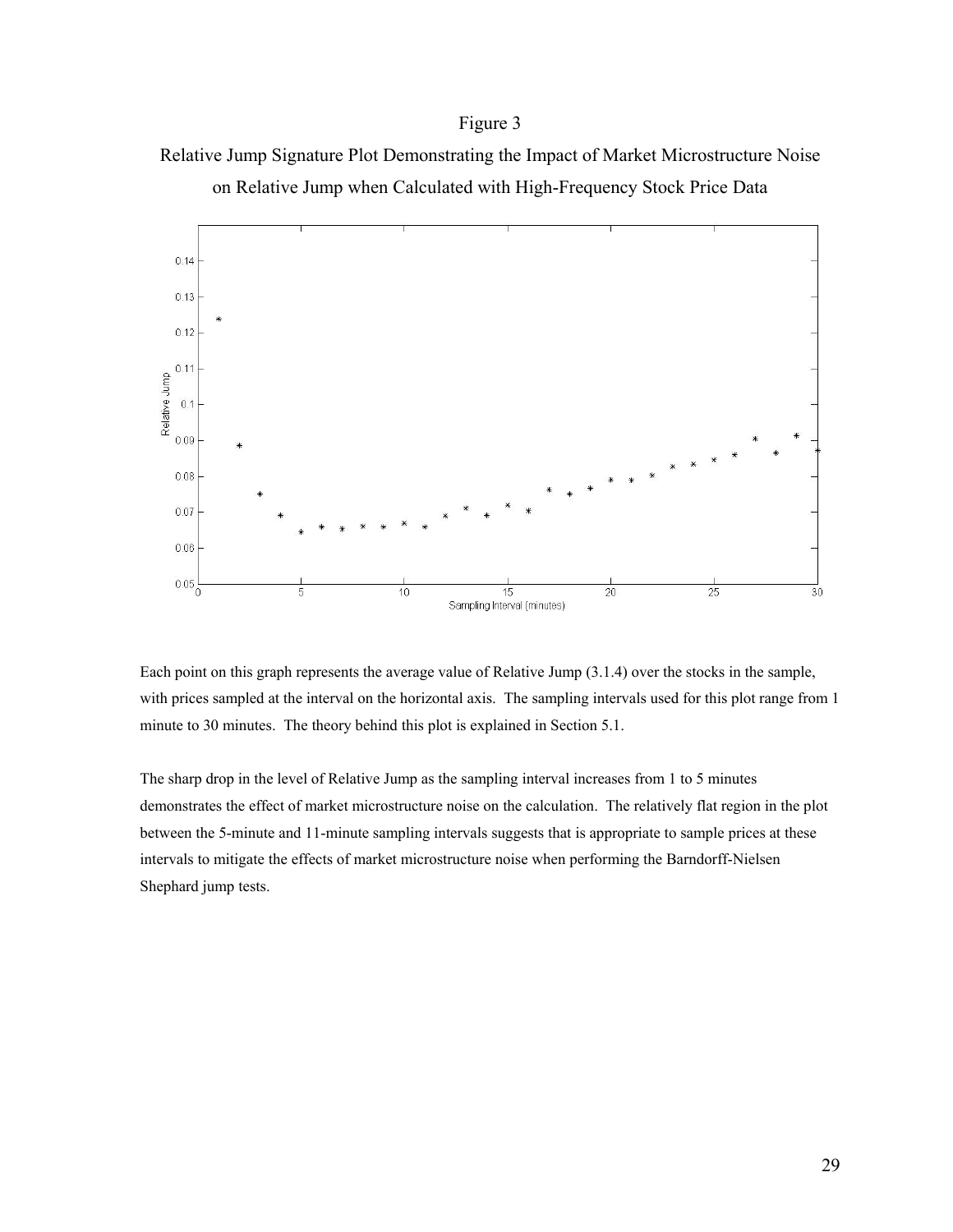### **10. References**

- Aїt-Sahalia, Y. and J. Jacod. (2008). Testing for Jumps in a Discretely Observed Process. *Annals of Statistics,* forthcoming.
- Andersen, T., T. Bollerslev, and F. Diebold. (2004). Some Like It Smooth, and Some Like It Rough: Untangling Continuous and Jump Components in Measuring, Modeling and Forecasting Asset Return Volatility. Working paper, Duke University.
- Andersen, T., T. Bollerslev, F. Diebold, and P. Labys. (1999). (Understanding, Optimizing, Using and Forecasting) Realized Volatility and Correlation. Manuscript.
- Barndorff-Nielsen, O. and N. Shephard. (2005). Variation, jumps, market frictions, and high frequency data in financial econometrics. Advances in Economics and Econometrics: Theory and Applications, Ninth World Congress (Econometric Society Monographs). Cambridge University Press, 2007. 328-372.
- Barndorff-Nielsen, O. and N. Shephard. (2006). Econometrics of Testing for Jumps in Financial Economics Using Bipower Variation. *Journal of Financial Econometrics*, 4 (1), 1-30.
- Cont, R. and P. Tankov. (2004). Financial Modelling with Jump Processes. Boca Raton, Florida: CRC Press, 2004.
- Fama, E. (1965). The Behavior of Stock-Market Prices. *Journal of Business*, 38 (1), 34- 105.
- Fama, E. and K. French. (1988). Permanent and Temporary Components of Stock Prices. *Journal of Political Economy*, 96 (2), 246-273.
- Huang, X. and G. Tauchen. (2005). The Relative Contribution of Jumps to Total Price Variance. *Journal of Financial Econometrics*, 3 (4), 456-499.
- Jiang, G. and R. Oomen. (2007). Testing for Jumps When Asset Prices Are Observed with Noise: a "Swap Variance" Approach. *Journal of Econometrics,* forthcoming*.*
- Lee, S. and P. Mykland. (2008). Jumps in Financial Markets: A New Nonparametric Test and Jump Dynamics. *Review of Financial Studies*, 21(6), 2535-2563.
- Levy, H. and T. Post. Investments. Essex, England: Pearson Education Limited, 2005. 498- 501.
- Merton, R.C. (1971). Optimum consumption and portfolio rules in a continuous-time model. *Journal of Economic Theory*, 3, 373-413.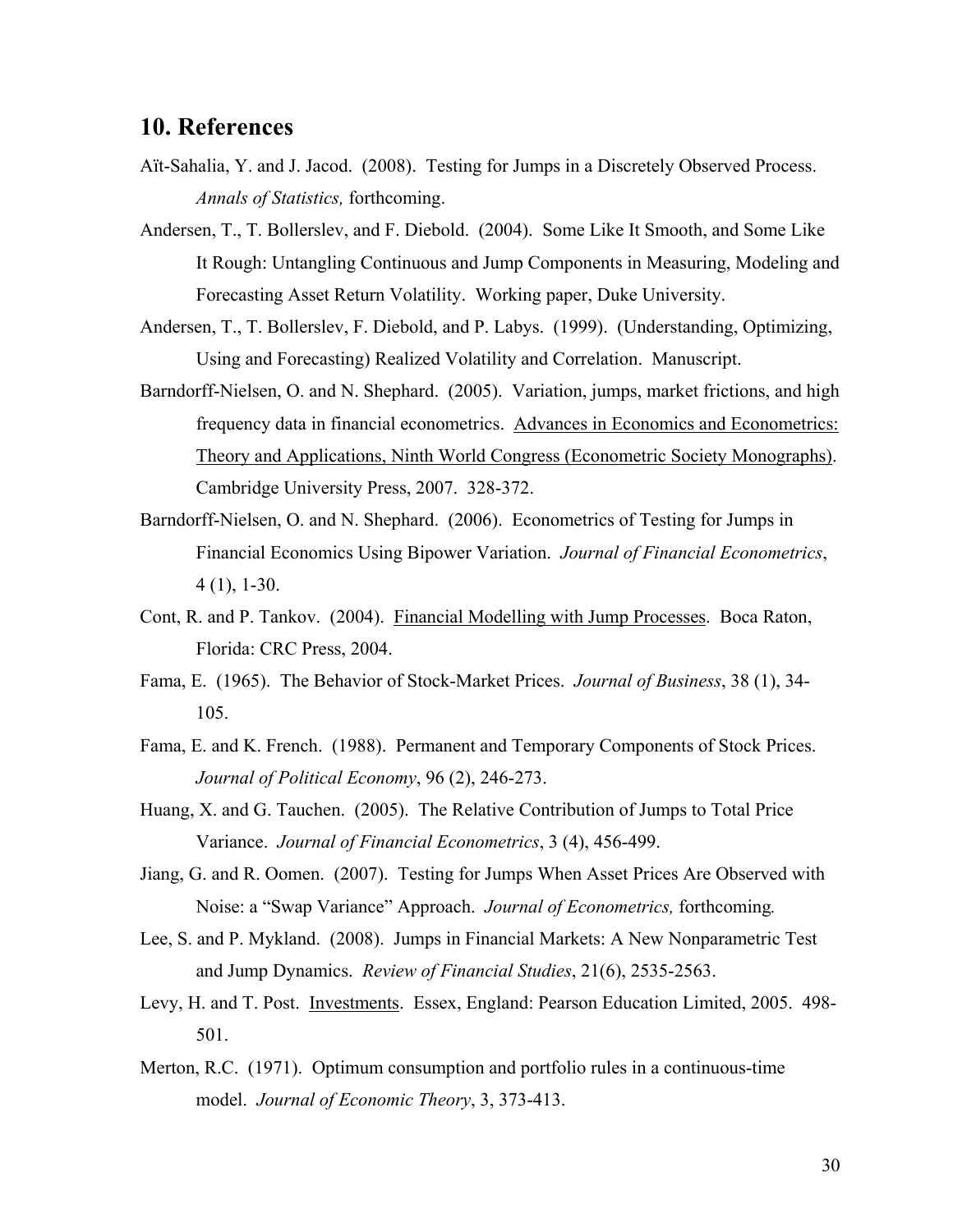- Merton, R.C. (1976). Option pricing when underlying stock returns are discontinuous. *Journal of Financial Economics*, 3, 125-144.
- Roll, R. (1984). A Simple Implicit Measure of the Effective Bid-Ask Spread in an Efficient Market. *Journal of Finance*, 4, 1127-1139.
- Tauchen, G. and H. Zhou. (2006). Realized Jumps on Financial Markets and Predicting Credit Spreads. Working paper, Duke University.
- Zhang, B.Y., H. Zhou, and H. Zhu. (2008). Explaining Credit Default Swap Spreads with the Equity Volatility and Jump Risks of Individual Firms. *Review of Financial Studies*, forthcoming.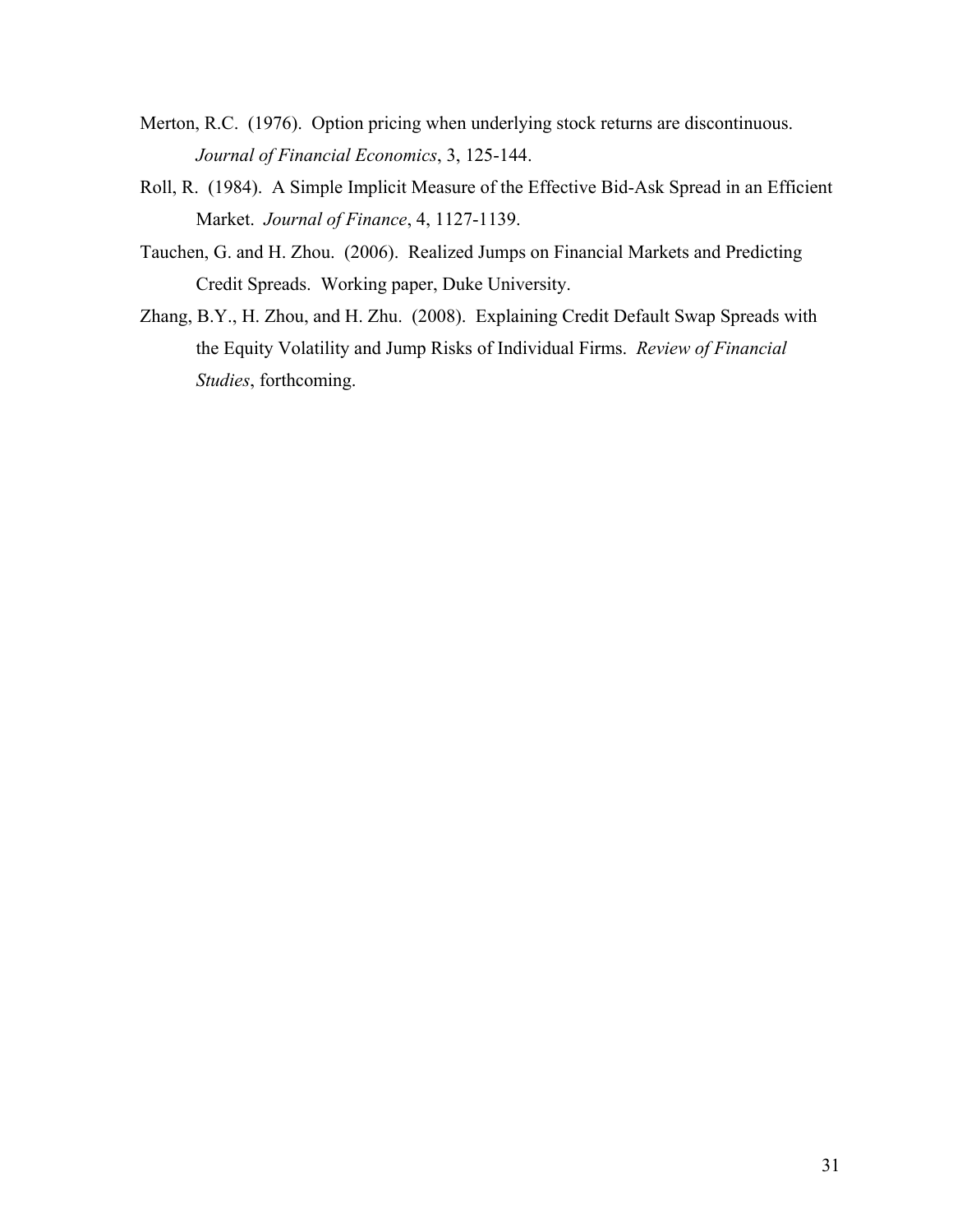# **11. Appendix**

Throughout this section, the following abbreviations will be used:

 $Z_{TP}$ : Barndorff-Nielsen Shephard test using Tri-Power Quarticity (3.1.8)

Z<sub>OP</sub>: Barndorff-Nielsen Shephard test using Quad-Power Quarticity (3.1.9)

JO<sub>D</sub>: Jiang Oomen Difference test (3.2.5)

 $JO_L$ : Jiang Oomen Logarithmic test (3.2.6)

JOR: Jiang Oomen Ratio test (3.2.7)

MNR<sub>D</sub>: Microstructure Noise Robust Jiang Oomen Difference test (3.2.9)

MNRL: Microstructure Noise Robust Jiang Oomen Logarithmic test (3.2.10)

MNRR: Microstructure Noise Robust Jiang Oomen Ratio test (3.2.11)

LM: Lee Mykland test (3.3.3)

ASJ: Aїt-Sahalia Jacod test (3.4.2)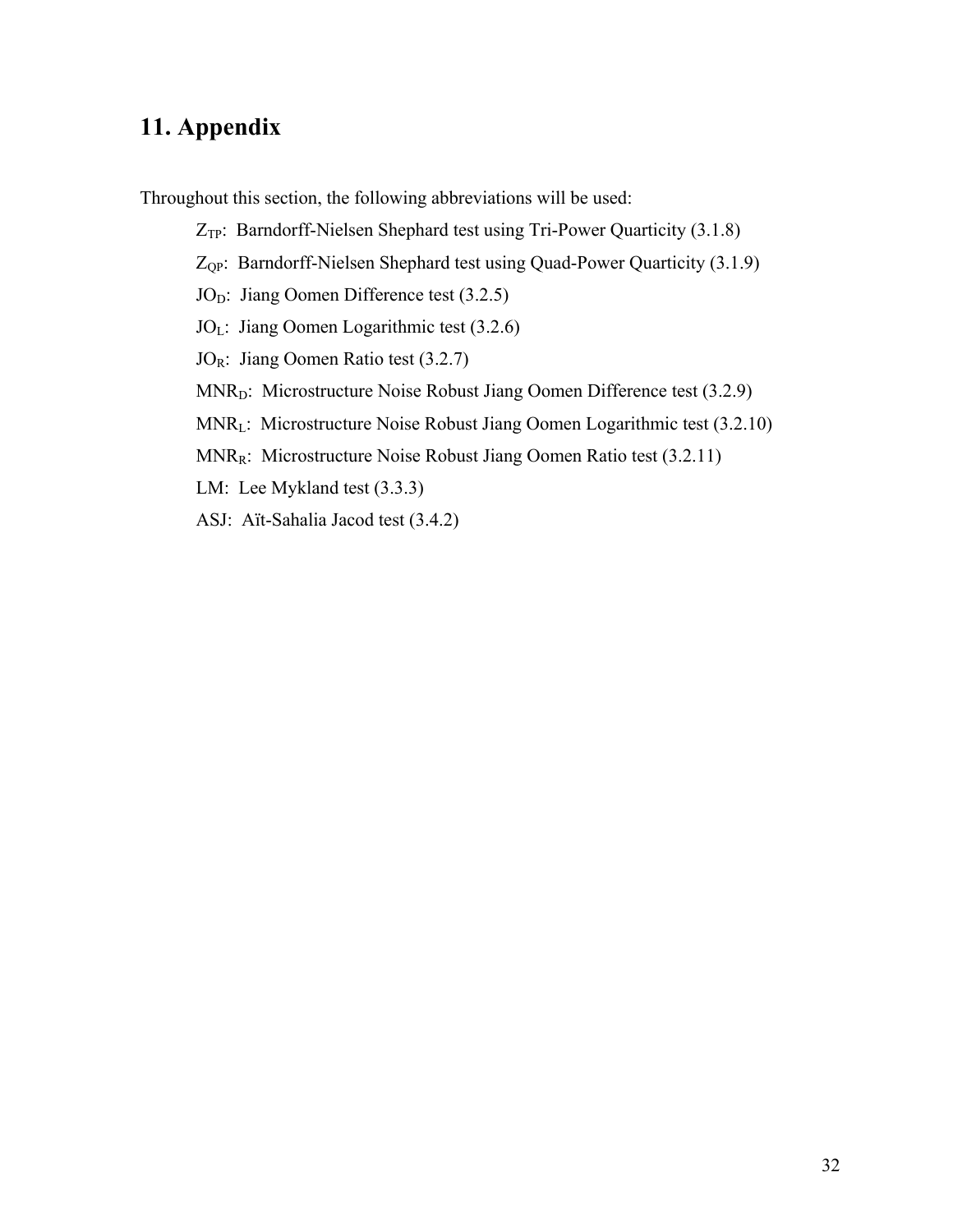| Company              | Ticker Symbol  | Exchange      | Dates                | Days in Sample |
|----------------------|----------------|---------------|----------------------|----------------|
| ExxonMobil           | <b>XOM</b>     | <b>NYSE</b>   | $12/1/99 - 1/24/08$  | 2026           |
| General Electric     | GE             | <b>NYSE</b>   | $4/9/97 - 12/31/07$  | 2670           |
| Microsoft            | <b>MSFT</b>    | <b>NASDAQ</b> | $4/16/97 - 1/24/08$  | 2683           |
| AT&T                 | T              | <b>NYSE</b>   | $4/9/97 - 1/24/98$   | 2680           |
| Procter $\&$ Gamble  | PG             | <b>NYSE</b>   | $4/9/97 - 1/24/08$   | 2686           |
| Chevron              | <b>CVX</b>     | <b>NYSE</b>   | $10/10/01 - 1/24/08$ | 1566           |
| Johnson $\&$ Johnson | JNJ            | <b>NYSE</b>   | $4/9/97 - 1/24/08$   | 2685           |
| Bank of America      | <b>BAC</b>     | <b>NYSE</b>   | $4/9/97 - 1/24/08$   | 2685           |
| Cisco Systems        | <b>CSCO</b>    | <b>NASDAQ</b> | $4/16/97 - 1/24/08$  | 2683           |
| Altria Group         | M <sub>O</sub> | <b>NYSE</b>   | $4/9/97 - 1/24/08$   | 2685           |

# Additional Table 1 Sample of Equities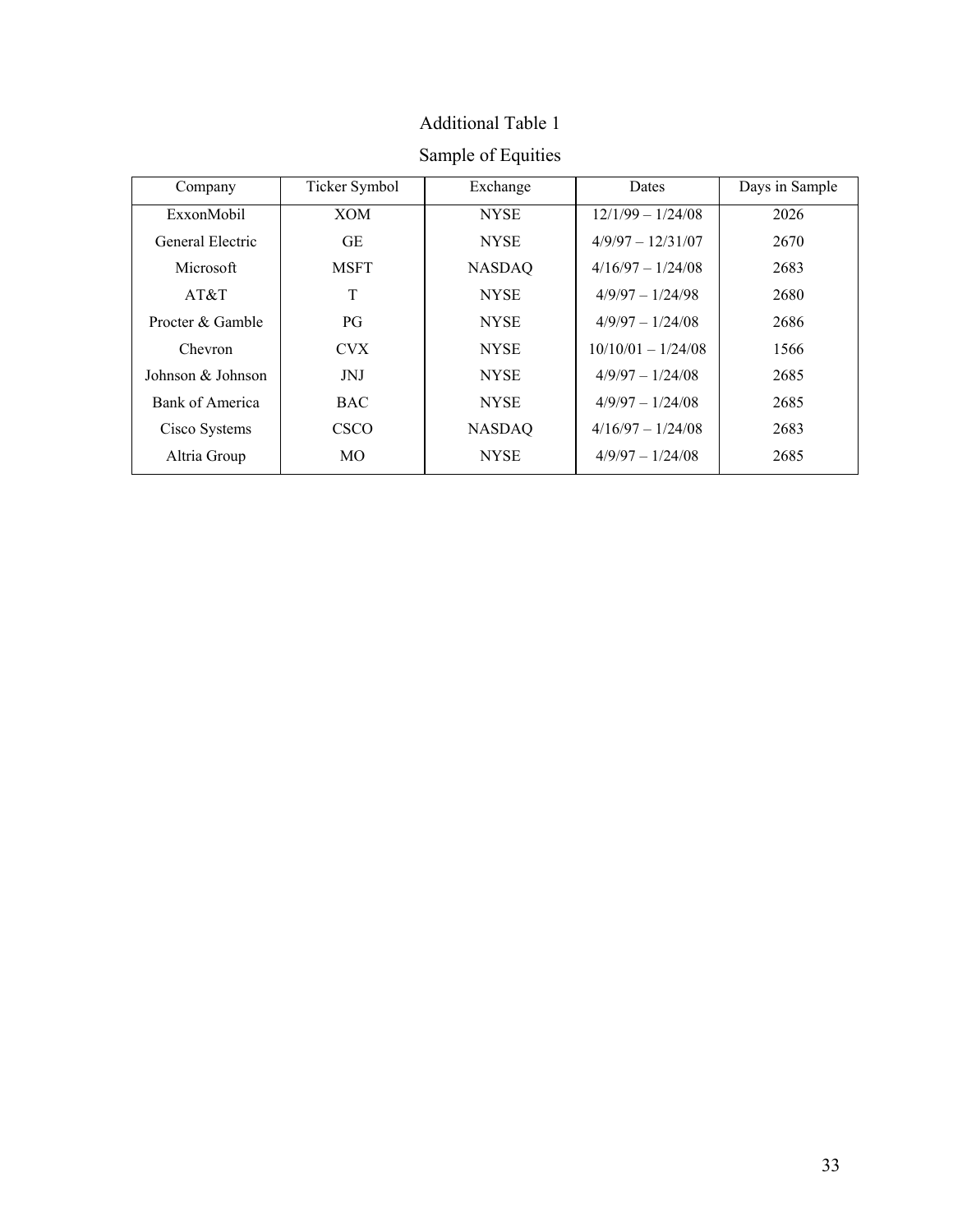#### Additional Table 2\*

|                    | $Z_{TP}$ | $Z_{OP}$ | $JO_D$ | JO <sub>L</sub> | $JO_R$ | MNR <sub>D</sub> | $MNR_L$ | $MNR_R$ | LM    | $ASJ**$ |
|--------------------|----------|----------|--------|-----------------|--------|------------------|---------|---------|-------|---------|
| 1m jump days       | .5048    | .5457    | .1787  | .1502           | .1502  | .1121            | .1616   | .1615   | .2026 |         |
| 5m jump days       | .0903    | .1041    | .1054  | .0862           | .0860  | .0921            | .0894   | .0893   | .0516 | .1575   |
| 10m jump days      | .0704    | .0774    | .0881  | .0629           | .0628  | .0839            | .0647   | .0646   | .0373 | .1266   |
| 15m jump days      | .0647    | .0708    | .0856  | .0517           | .0517  | .0846            | .0526   | .0524   | .0274 | .1016   |
| $1m$ , 5 $m$ days  | .0539    | .0679    | .0608  | .0493           | .0491  | .0370            | .0510   | .0510   | .0354 |         |
| $1m$ , $10m$ days  | .0385    | .0464    | .0462  | .0344           | .0344  | .0289            | .0342   | .0341   | .0235 |         |
| $1m$ , $15m$ days  | .0347    | .0417    | .0427  | .0273           | .0273  | .0275            | .0255   | .0254   | .0179 |         |
| $5m$ , 10 $m$ days | .0123    | .0157    | .0454  | .0373           | .0372  | .0399            | .0307   | .0307   | .0220 | .0822   |
| $5m$ , $15m$ days  | .0087    | .0111    | .0376  | .0272           | .0271  | .0340            | .0216   | .0215   | .0154 | .0740   |
| $10m$ , $15m$ days | .0125    | .0145    | .0392  | .0271           | .0271  | .0372            | .0187   | .0186   | .0163 | .0703   |

Inconsistency in the Number and Timing of Jumps Detected by Tests Performed on Stock Prices Sampled at Different Intervals – Alternative Weighting of Results

The rows titled 1m jump days, 5m jump days, 10m jump days, and 15m jump days contain the percentage of jump days out of total days for each sampling interval, averaged over the stocks in the sample. The rows titled 1m, 5m days; 1m, 10m days; 1m, 15m days; 5m, 10m days; 5m, 15m days; and 10m, 15m days contain the percentage of common jump days out of total days among each pair of sampling intervals, averaged over the stocks in the sample. All of the tests were performed at a .01 level of significance. The results presented in this table are averaged over the ten stocks in the sample, weighted for the number of days of data available for each stock. This means that the numbers of jump days are calculated individually for each stock, then they are summed and divided by the sum of the trading days available for each stock (25,049).

The jump tests all detect different numbers of jumps when performed on price data sampled at different frequencies, as evidenced by the top four rows of the table. Furthermore, the jump tests all detect different timings of jumps between different frequencies, as evidenced by the values in the bottom six rows, which are drastically lower than the values in the top four rows, meaning that there are few common days detected by each test among different sampling frequencies.

\*: Explanations of the abbreviations used in the column headers can be found at the beginning of this section. \*\*: The Aït-Sahalia Jacod tests were performed at a 1-minute base sampling interval with  $k = 2, 3, 4$ . This choice is explained in Section 5.2.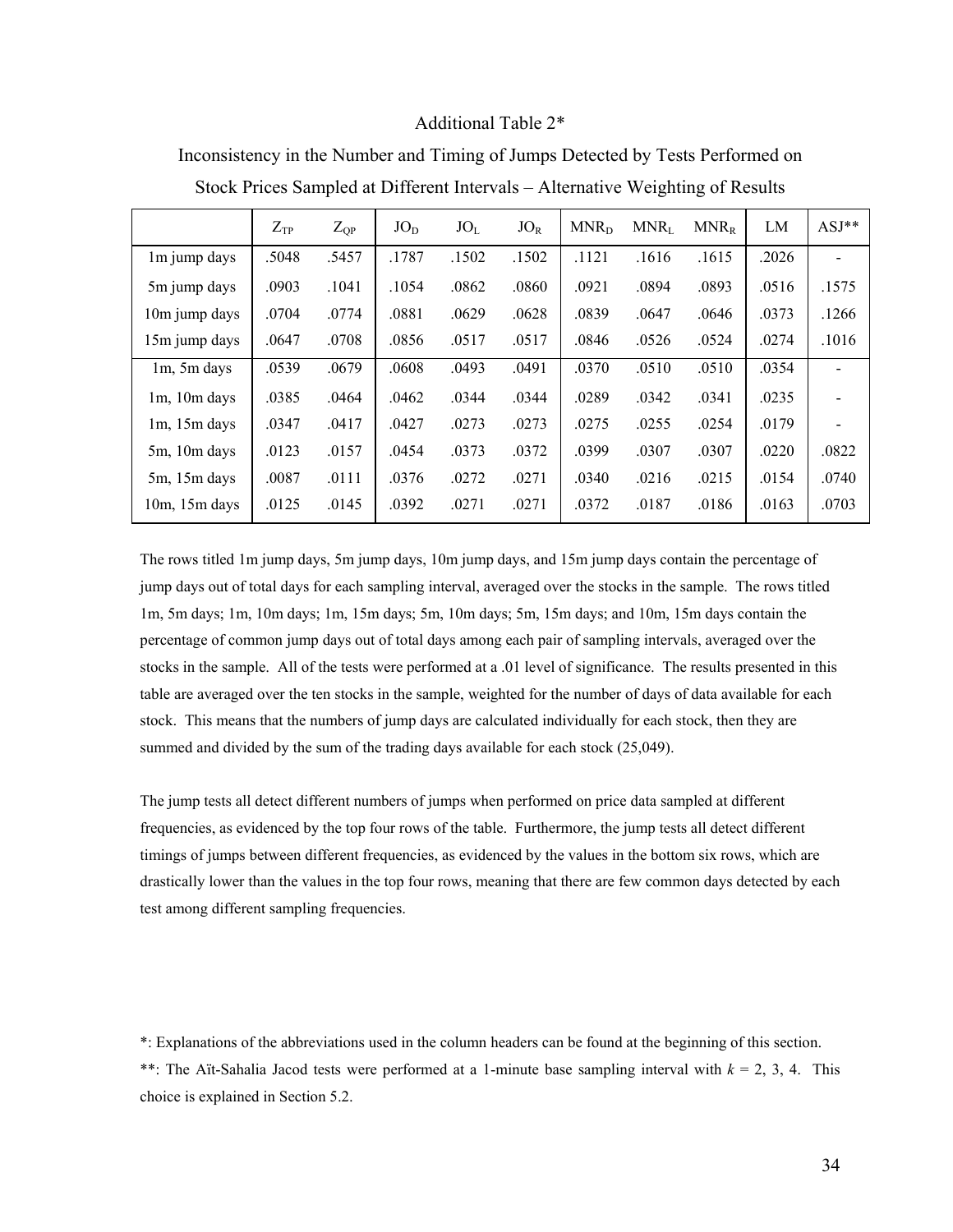#### Additional Table 3\*

|                  | $Z_{TP}$ | $Z_{QP}$ | $JO_D$ | JO <sub>L</sub> | $JO_R$ | $MNR_{D}$ | $MNR_{L}$ | $MNR_R$ | LM    | $ASJ^*$ |
|------------------|----------|----------|--------|-----------------|--------|-----------|-----------|---------|-------|---------|
| $Z_{TP}$         | .5048    |          |        |                 |        |           |           |         |       |         |
| $Z_{OP}$         | .5037    | .5457    |        |                 |        |           |           |         |       |         |
| $JO_D$           | .1066    | .1153    | .1787  |                 |        |           |           |         |       |         |
| JO <sub>L</sub>  | .0850    | .0926    | .1500  | .1502           |        |           |           |         |       |         |
| $JO_R$           | .0850    | .0926    | .1500  | .1502           | .1502  |           |           |         |       |         |
| MNR <sub>D</sub> | .0620    | .0672    | .1121  | .0974           | .0974  | .1121     |           |         |       |         |
| $MNR_L$          | .0955    | .1034    | .1562  | .1431           | .1431  | .0936     | .1616     |         |       |         |
| $MNR_R$          | .0954    | .1033    | .1561  | .1430           | .1430  | .0936     | .1615     | .1615   |       |         |
| LM               | .1162    | .1263    | .0658  | .0612           | .0612  | .0442     | .0614     | .0614   | .2026 |         |
| $ASJ**$          | .0670    | .0714    | .0232  | .0196           | .0196  | .0067     | .0244     | .0244   | .0119 | .0962   |

Incoherence among Tests by Different Authors in the Number and Timing of Jumps Detected in Stock Price Data Sampled at a 1-Minute Interval – Alternative Weighting of Results

Each cell of this table contains the percentage of common jump days out of total days among the two jump tests on the row and column header, averaged over the stocks in the sample. The diagonal elements are the percentage of jump days out of total days detected by each test individually, averaged over the stocks in the sample. The jump tests are performed on price data sampled at a 1-minute interval. The results presented in this table are averaged over the ten stocks in the sample, with no weighting for the number of days of data available for each stock. This means that the percentages are calculated individually for each stock, then they are summed and divided by ten. An alternative weighting scheme is presented in Additional Table 3 in the Appendix.

Jump tests by the same author detect similar numbers of jump days, as well as similar timing of these jumps. However, jump tests by different authors detect different numbers of jump days with different timings, as evidenced by the non-diagonal values, which are drastically lower than the values on the diagonal.

\*: Explanations of the abbreviations used in the row and column titles can be found at the beginning of this section.

\*\*: The Aït-Sahalia Jacod tests were performed at a 1-minute base sampling interval with  $k = 2$ .